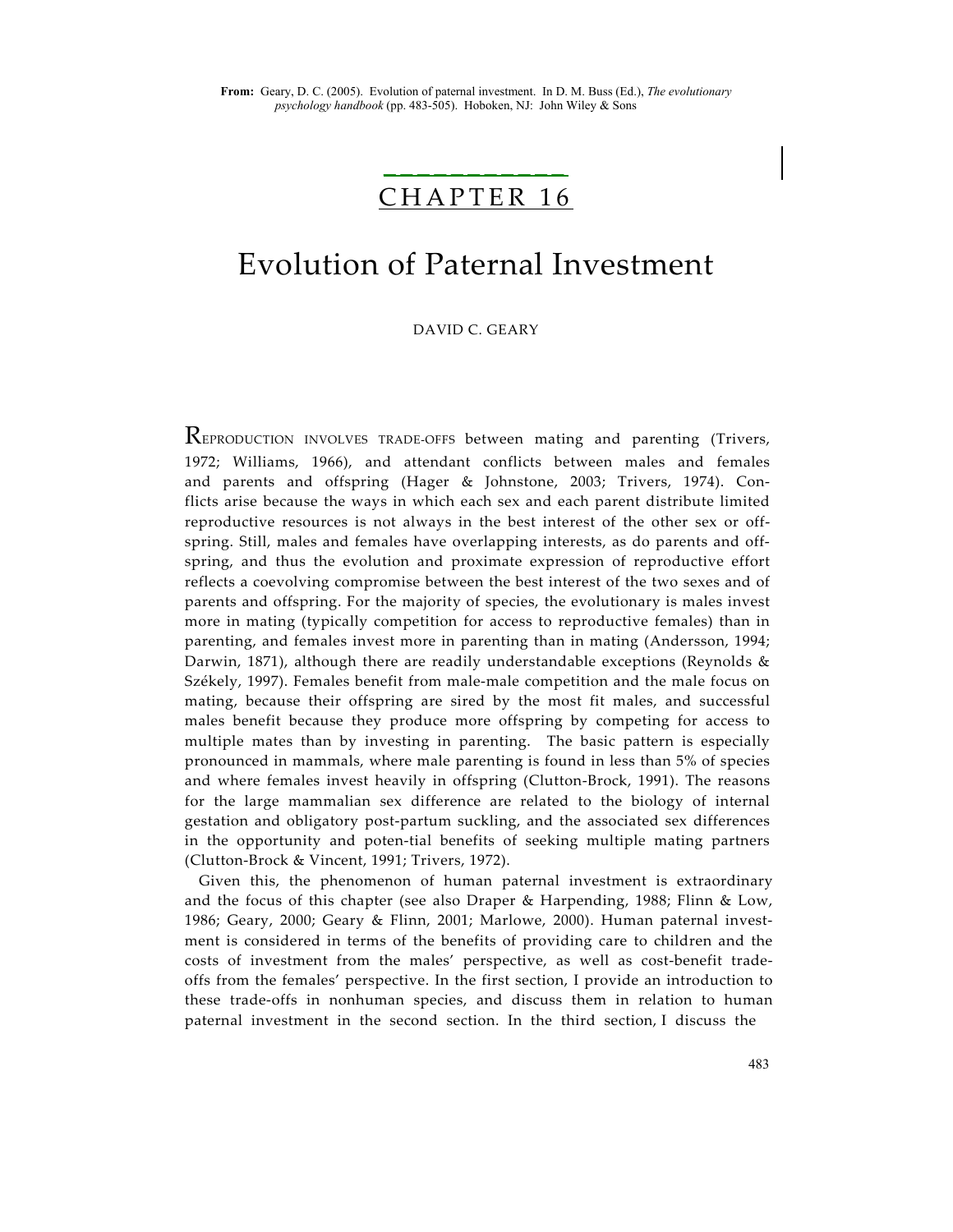proximate correlates of men's parenting, and in the final section focus on their potential ultimate correlates.

# PARENTAL INVESTMENT

Parents invest in offspring indirectly and directly (Qvarnström & Price, 2001). Indirect investment is genetic inheritance, although the quality of this investment (e.g., as it effects growth rate) often varies from one parent to the next (Savalli & Fox, 1998). Direct investment involves providing offspring with nutrients during gestation or egg production and postnatally, as well as protecting them from predators (Clutton-Brock, 1991). For highly social species, direct investment can also involve assistance in establishing position in the social hierarchy and navigating social discourse (Alberts & Altmann, 1995; Buchan, Alberts, Silk, & Altmann, 2003). Separating the effects of direct from indirect parental investment is complicated by potential interactions between genetic and environmental influences on offspring. Indirect, genetic influences can, for instance, affect the traits of offspring and thus the quantity and quality of direct investment provided by parents (Moore, Wolf, & Brodie, 1998).

The details of these potential genotype-environment interactions are not well understood and thus my discussion of direct parental effects must be tempered by the possibility of indirect effects. Despite these complications, parenting is generally associated with lower offspring mortality due to protection from predators and conspecifics (i.e., member of the same species) and parental provisioning (Clutton-Brock, 1991). The result is healthier adults that are better able to compete for mates and that produce larger and healthier offspring themselves (Clutton-Brock, Albon, & Guinness, 1988). In short, parents pay the cost of investing in offspring, because these offspring are more likely to survive and reproduce than are offspring that receive reduced or no direct parental investment.

### PATERNAL INVESTMENT

Although uncommon in mammals, paternal investment is found in many species of bird, fish, and in some species of insect (Perrone & Zaret, 1988; Thornhill, 1976; Wolf, Ketterson, & Nolan, 1988). The study of the attendant cost-benefit trade-offs is complicated by the evolutionary history of the species, as well as by whether paternal investment is obligate or facultatively expressed (Arnold & Owens, 2002; Clutton-Brock, 1991; Fishman, Stone, & Lotem, 2003). Obligate investment means that male care is necessary for the survival of his offspring. In these species, selection will favor males who invest in offspring and could eventually result in males showing high levels of paternal investment, independent of proximate conditions (Westneat & Sherman, 1993).

Human paternal investment and that of many other species is facultatively expressed, that is, it is not always necessary for offspring survival and thus can vary with proximate conditions (Westneat & Sherman, 1993). The facultative expression of paternal investment is typically found when there is a high degree of paternity certainty; when investment improves offspring survival rates; and, when it does not severely restrict opportunities to mate with multiple females (Birkhead & Møller, 1996; Møller & Cuervo, 2000; Perrone & Zaret, 1988; Trivers, 1972). The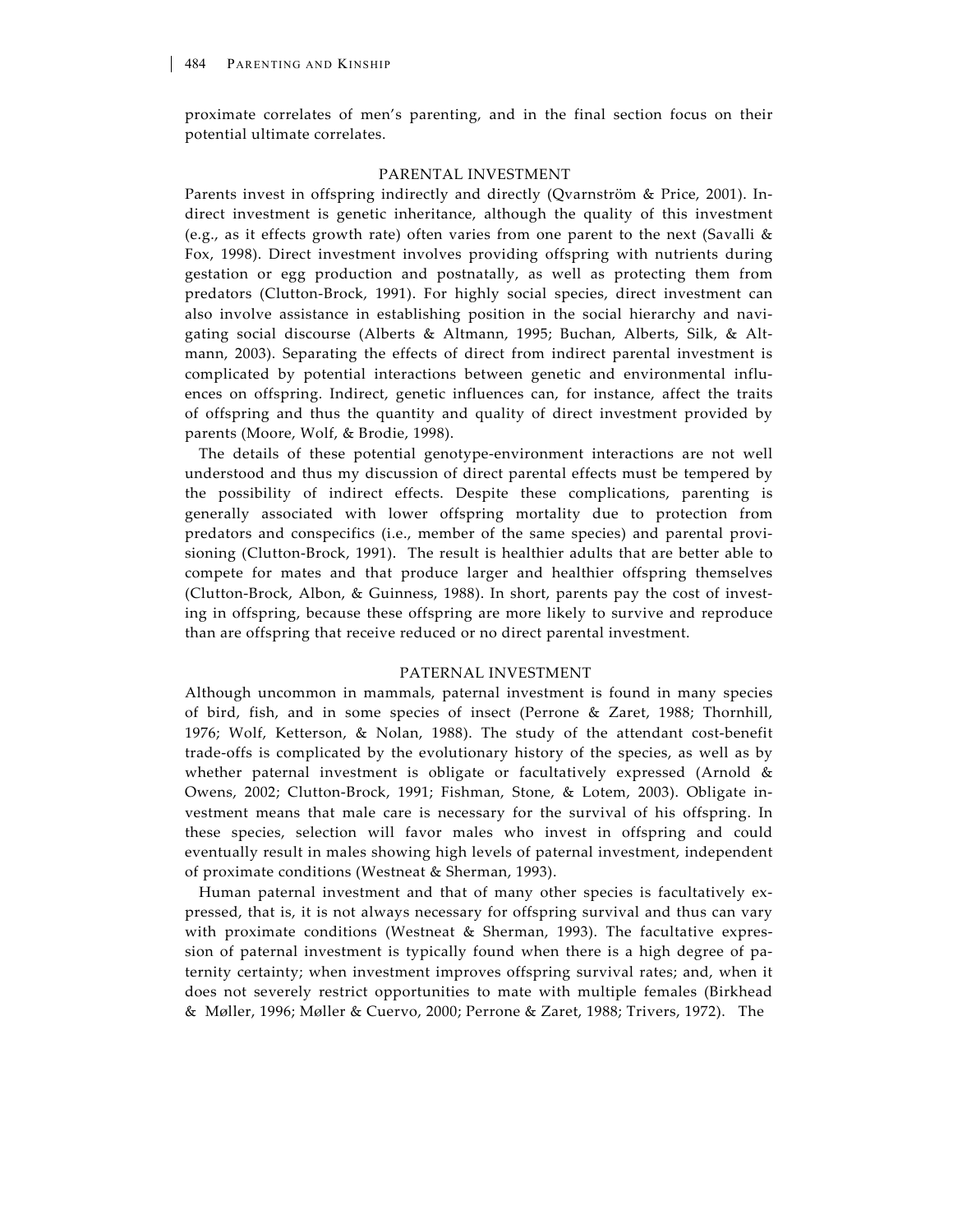facultative expression of male parenting thus reflects trade-offs between the costs and benefits of this direct investment in the social and ecological contexts in which the male is situated.

#### TRADE-OFFS

Male parenting in fish species is typically associated with external fertilization and male defense of nesting sites to exclude competitors (Perrone & Zaret, 1979). Under these conditions, paternal certainty is high. Males are also able to fertilize the eggs of more than one female, and thus investment does not reduce mating optunities. In contrast, paternal investment is uncommon in fish species with internal fertilization, presumably because paternity is not certain and because males can abandon females after fertilization and avoid the cost of investment.

 Paternal investment does occur in some species with internal fertilization, including most species of bird and a few mammals, mostly carnivores and some primates (Dunbar, 1995; Mock & Fujioka, 1990). Again, the degree of paternal investment varies with potential benefits to offspring, paternity certainty, and availability of other mates. The former benefit of paternal investment has been demonstrated by removing fathers from nests, which results in lower offspring survival rates. In an analysis across 31 bird species, Møller (2000) determined that 34% of the variability in offspring survival was due to paternal investment. In some species, removal of the male results the death of all nestlings (obligate investment) and in other species male removal has lesser effects, as females compensate for lost provisions (facultative investment).

 As noted, variability in male provisioning is related to the likelihood of paternity (Arnold & Owens, 2002; Møller, 2000). For many species, female cuckoldry of their social partner involves trade-offs between the risk of losing his investment versus gaining better genes and thus healthier offspring from another male(Møller & Tegelström, 1997). In species in which male investment is obligate, cuckoldry rates are very low, that is, females do not risk losing paternal investment (Birkhead & Møller, 1996). For species in which male investment is not obligate, cuckoldry rates vary with male quality; females often risk loss of male investment and copulate with healthier males, if they are paired with low-quality males (Møller & Tegelström, 1997). These cross-species relations have been supported by some (Dixon, Ross, OʹMalley, & Burke, 1994; Sheldon, Räsänen, & Dias, 1997), but not all (Kempenaers, Lanctot, & Robertson, 1998) studies of the within-species relation between paternal investment and extra-pair paternity. Some of the inconsistencies may be related to the ability of males to detect their partner's extra-pair copulations or extra-pair paternity of offspring (Neff & Sherman, 2002). Ewen and Armstrong (2000) studied this relation in the socially monogamous stitchbird (Notiomystis cincta); males provide between 16% and 32% of the food to the nestlings, depending on age of the brood. Extra-pair copulations occur in the pair's territory and are thus easily monitored by the male. Males counter this paternity threat by chasing off extra-pair males. Despite this male strategy, extrapair copulations do occur. In this study, as the frequency of female extra-pair copulations increased, male provisioning of the brood decreased (*r* = -.72).

 Neff (2003) studied these relations in the bluegill sunfish (*Lepomis macrochirus*), where parental males defend a territory, externally fertilize and then fan and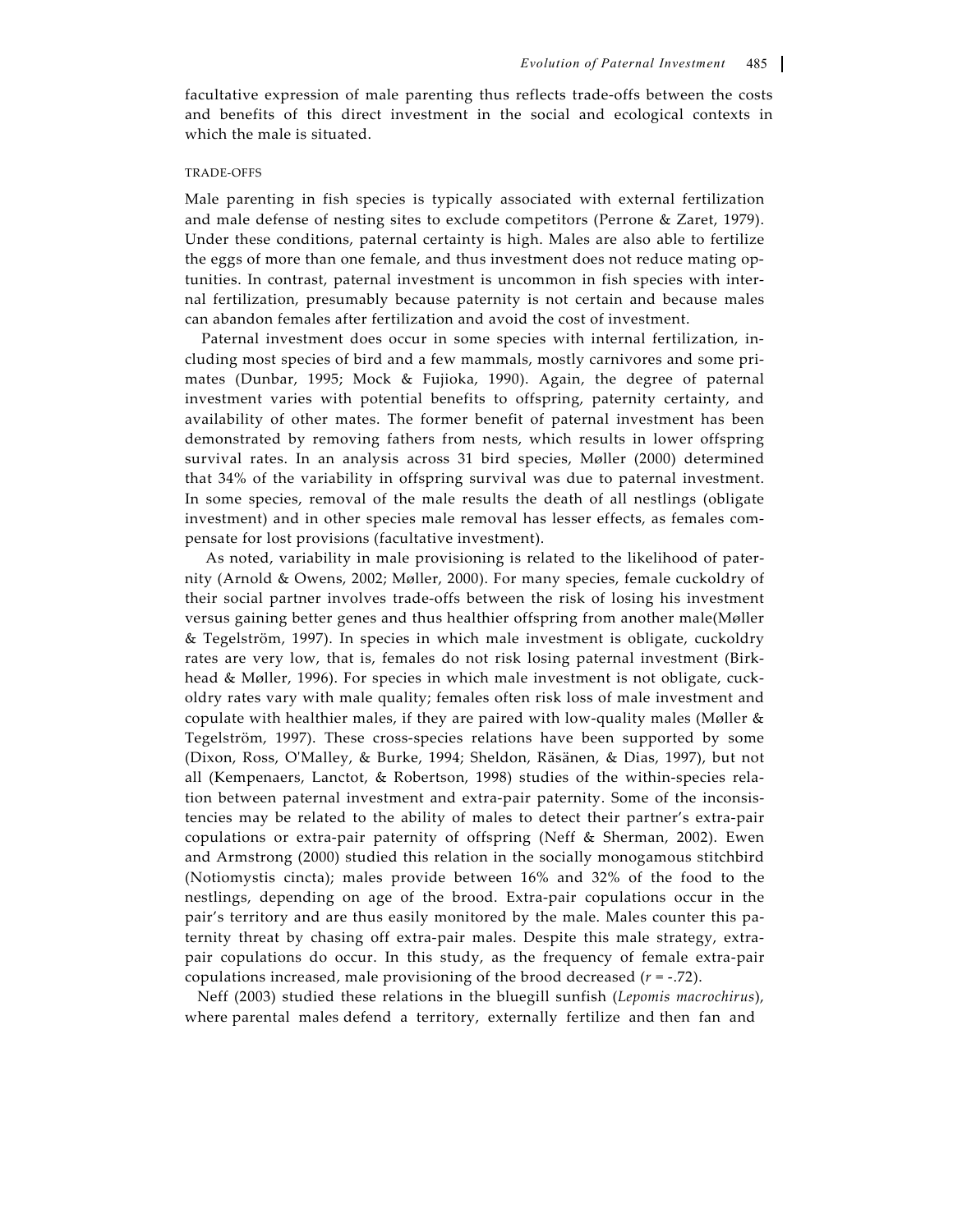protect eggs. One type of cuckolder male hides behind rocks or plants and attempts to sneak into the nest to fertilize the eggs. Before the eggs hatch, threats to paternity can be thus be determined by presence or absence of cuckolder males. After the eggs hatch, parental males can determine paternity based on olfactory cues from fry urine. As predicted, parental males reduced fanning and protecting of eggs, if cuckolder males were present. Once the fry hatched and parental males could determine paternity, they protected them only if they were the father, whether or not cuckolder males were present before the fry hatched. This and other well-controlled studies (Ewen & Armstrong, 2000) suggest that when males detect non-paternity risks, they reduce their level of paternal investment and often do so in direct relation to the magnitude of the risk (Møller, 2000). However, provisioning and protecting offspring is not always parental investment, as male provisioning is sometimes related to mating effort; specifically, to obtain sexual access to the offspring's mother (Rohwer, Herron, & Daly, 1999; Smuts & Gubernick, 1992).

 In any case, paternity certainty and an improvement in the survival rate of his offspring are not sufficient for the evolution or facultative expression of paternal investment. The benefits of paternal investment must also be greater than the benefits of siring offspring with more than one female (Dunbar, 1995). For instance, social monogamy and high levels of paternal investment are common in *canids* (e.g., coyotes, *Canis latrens*), who tend to have large litters (Asa & Valdespino, 1998). Large litter sizes, prolonged offspring dependency, and the ability of the male to provide food during this dependency result in *canid* males being able to sire more offspring with a monogamous, high parental investment strategy than with a polygynous strategy. Paternal investment might also evolve if females are ecologically dispersed and thus males do not have the opportunity to pursue multiple mating partners, as with *callitrichid* monkeys, such as marmosets (*Callithrix*; Dunbar, 1995). In these species, paternal investment is related to male-female joint defense of a defined territory, which limits the male's ability to expand his territory to include other females; female-on-female aggression that prevents males from forming harems; concealed ovulation, which prolongs the pairs' relationship to ensure conception; and, females often have twins, which increases the benefits of paternal care.

#### INTEGRATION

The patterns associated with the facultative expression of paternal investment are described in Table 1. Male's reproductive behavior is especially complicated when paternal investment improves offspring survival rate and offspring quality, and when the reproductive benefits of seeking additional mates do not always outweigh the reproductive benefits of paternal investment. These dynamics appear to parallel those found in humans. Under these conditions, selection will favor a mixed reproductive strategy, with different males varying in their emphasis on mating and parenting, and individual males varying in emphasis on mating and parenting in their relationship with different females. Individual differences in paternal investment, in turn, are likely to be related to male condition (e.g., social status), ecological factors (e.g., available mates), female strategies to induce paternal investment, female quality, and to genetically-based differences in male reproductive strategy (Krebs & Davies, 1993).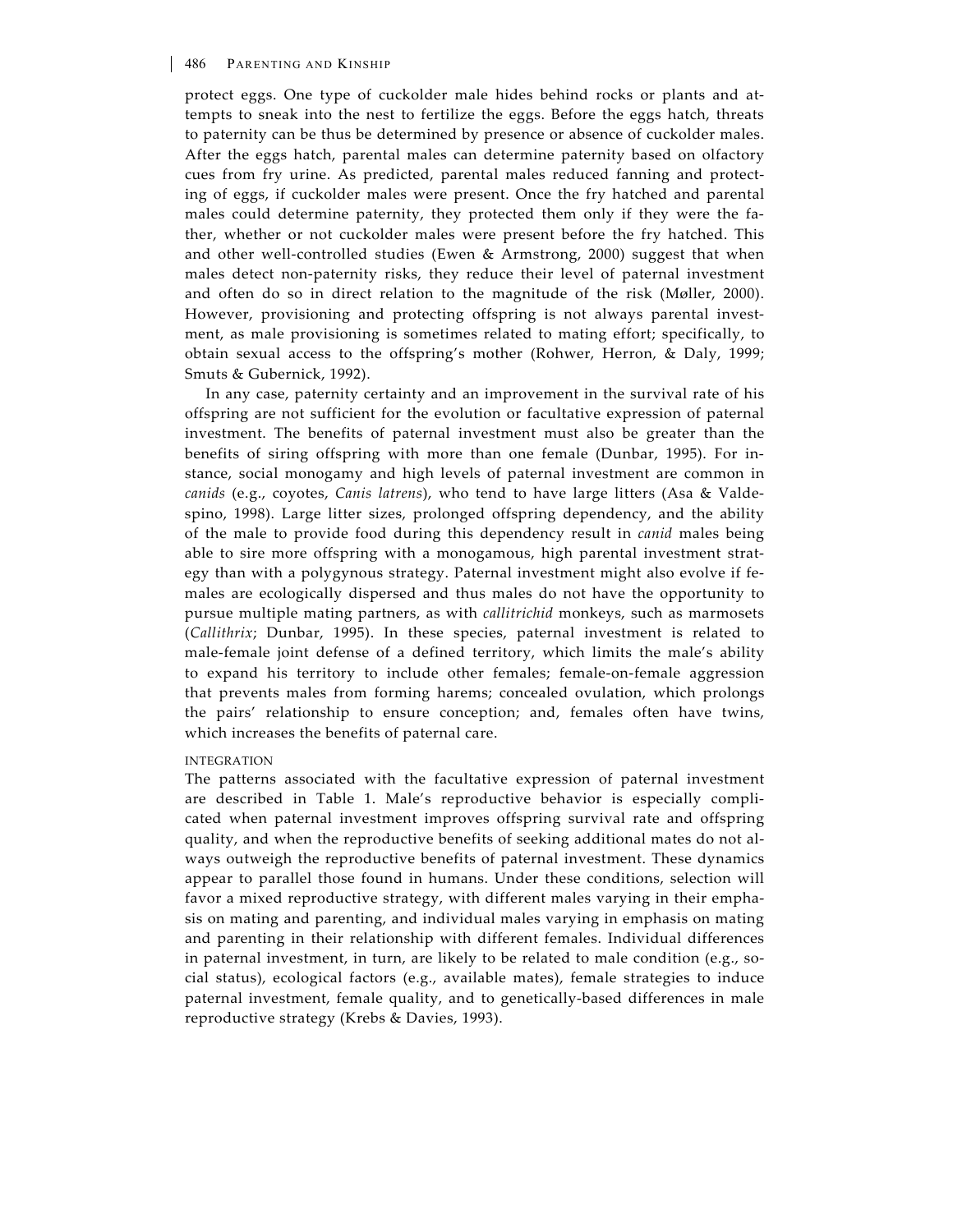# **Table 16.1**  Factors Associated with the Evolution and Facultative Expression of Paternal Investment

# **Offspring Survival**

- 1. If paternal investment has little or no effect on offspring survival rate or quality, se lection will favor male abandonment if additional mates can be found (Trivers, 1972; Westneat & Sherman, 1993; Williams, 1966).
- 2. If paternal investment results in relatively but not an absolute improvement in offspring survival rate or quality, selection will favor males that show a mixed reproductive strategy. Males can vary in degree of emphasis on mating and parenting, contingent on social (e.g., male status, availability of mates) and ecological (e. g., food availabil ity) conditions (Westneat & Sherman, 1993; Wolf et al., 1988).

# **Mating Opportunities**

- 1. If paternal investment is not obligate and mates are available, selection will favor: A. Male abandonment, if paternal investment has little effect on offspring survival rate and quality (Clutton-Brock, 1991).
	- B. A mixed male reproductive strategy, if paternal investment improves offspring sur vival rate and quality (Perrone & Zaret, 1979; Wolf et al., 1988).
- 2. Social and ecological factors that reduce the mating opportunities of males, such as dispersed females or concealed (or synchronized) ovulation, will reduce the opportu nity cost of paternal investment. Under these conditions, selection will favor paternal investment, if this investment improves offspring survival rate or quality or does not otherwise induce heavy costs on the male (Clutton-Brock, 1991; Dunbar, 1995; Per rone & Zaret, 1979; Thornhill, 1976; Westneat & Sherman, 1993).

# **Paternity Certainty**

- 1. If the certainty of paternity is low, selection will favor male abandonment (Clutton- Brock, 1991; Møller, 2000; Westneat & Sherman, 1993).
- 2. If the certainty of paternity is high, selection will favor paternal investment if:
- A. Investment improves offspring survival or quality, and
- B. The opportunity costs of investment (i.e., reduced mating opportunities) are lower than the benefits associated with investment (Dunbar, 1995; Thornhill, 1976; Westneat & Sherman, 1993).
- 3. If the certainty of paternity is high and the opportunity costs, in terms of lost mating opportunities, are high, selection will favor males with a mixed reproductive strategy, that is, the facultative expression of paternal investment, contingent on social and ecological conditions (Dunbar, 1995; Westneat & Sherman, 1993).

Adapted from "Evolution and Proximate Expression of Human Paternal Investment," by D. C. Geary, 2000, *Psychological Bulletin, 126,* p. 60. Copyright 2000 by the American Psychologica Association. Reprinted with permission.

# HUMAN PATERNAL INVESTMENT

The evolution and maintenance of human paternal investment must involve tradeoffs between benefits to children, paternity certainty, and lost mating opportunities. The relation between paternal investment and the well-being of children is reviewed in the first subsection, whereas paternity certainty and the reproductive strategies of women and associated mating opportunities of men are reviewed in the second subsection.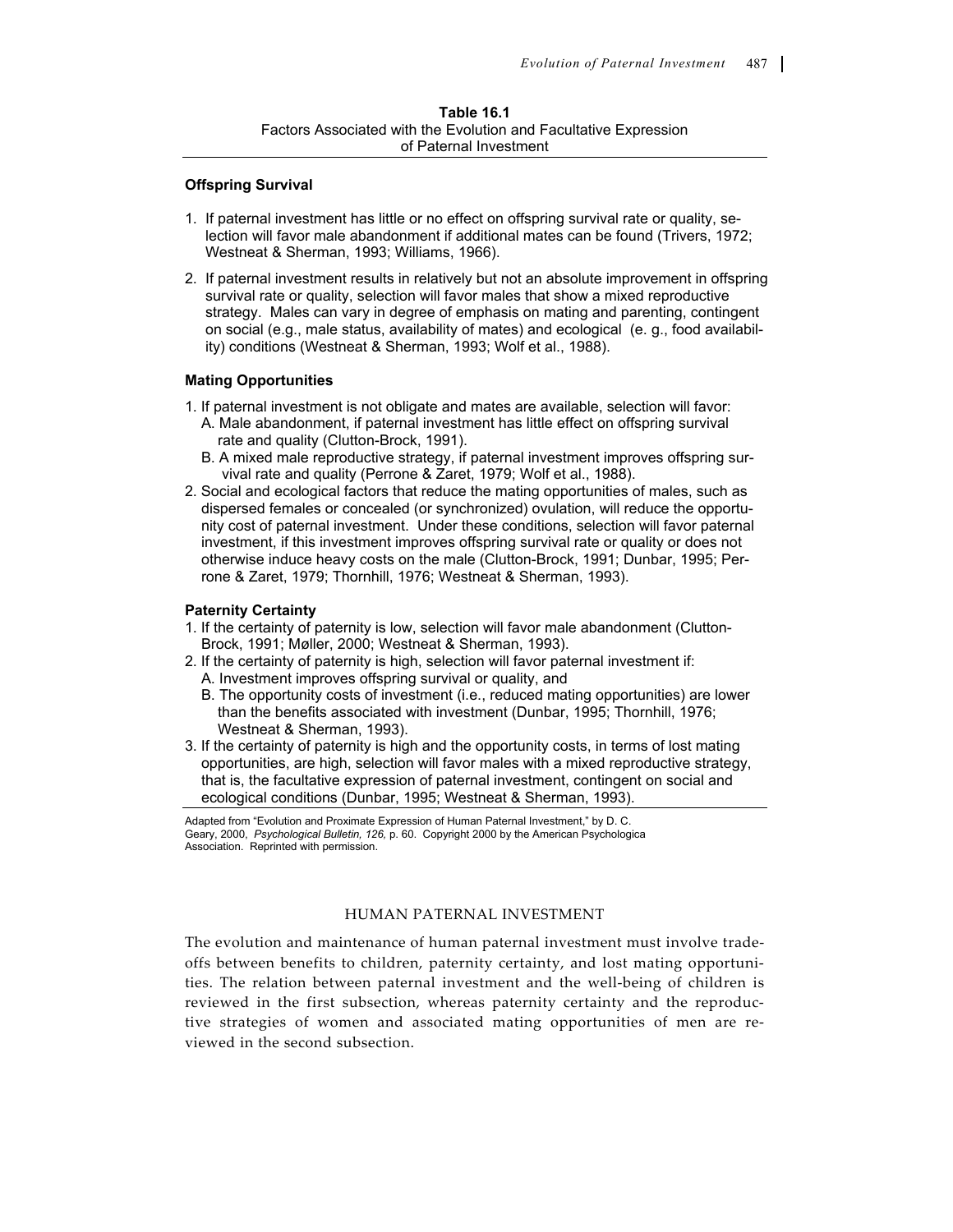# PHYSICAL AND SOCIAL WELL-BEING OF CHILDREN

As noted in Table 16.1, to evolve, human paternal investment and its facultative expression must reduce child mortality rates or improve in child quality (e.g., as it enhances their social competitiveness). Support is found in the relation between paternal investment and childrenʹs well-being in extant populations and the historical record (Hill & Hurtado, 1996; Richner, Christe, & Oppliger, 1995; Schultz, 1991).

*Physical Well-Being* In traditional and developing societies and in the historical record, there is a consistent relation between paternal investment and children's mortality rates, but a strong causal relation cannot be drawn. First, higher quality men are typically paired with higher quality (e.g., better gatherers) women (Blurton Jones, Hawkes,  $\&$  O'Connell, 1997); thus the higher survival rates of their children cannot be attributed solely to menʹs parenting. Second, the interaction between indirect genetic and direct parental effects on children is not well understood (e.g., Caspi et aL, 2002) and thus complicates the assessment of direct investment. Finally, menʹs parenting may at times be mating effort and is thus not paternal investment per se (Borgerhoff Mulder, 2000; Marlowe, 2000).

 Despite these complications, menʹs providing of care, food, and other resources lowers infant and child mortality risks in some contexts and generally improves the physical health of children. In the hunter-gatherer Ache (Paraguay), about 1 of 3 children die before reaching the age of 15 years, with highly signifycant differences in mortality rates for father-present and father-absent children (Hill & Hurtado, 1996). Father absence triples the probability of child death due to illness and doubles the risk of the child being killed by other Ache. Overall, father absence at any point prior to the childʹs 15th birthday is associated with a mortality rate of more than 45%, as compared to a mortality rate of about 20% for children whose father resides with them until their 15th birthday.

 There is a consistent relation between marital status and infant and child mortality rates in developing countries. "Both univariate and multivariate results show that mortality of children is raised if the woman is not currently married, if she has married more than once or if she is in a polygamous union. . . . Overall, it appears that there is a strong, direct association between stable family relationships and low levels of child mortality, although the direction of causation cannot be inferred from the data" (United Nations, 1985, p. 227). The same pattern was found throughout preindustrial and industrializing Europe and the United States (Herlihy, 1965; Klindworth & Voland, 1995; Morrison, Kirshner, & Molho, 1977; Schultz, 1991). In an analysis of demographic records from eighteenth century Berlin, Schultz found a strong correlation (*r* = .74) between socioeconomic status (SES, a composite of income, educational level, and occupational status) and infant and child mortality rates; SES was defined in part by paternal occupation. During the 1437 to 1438 and 1449 to 1450 epidemics in Florence, Italy, child mortality rates increased 5- to 10-fold and varied inversely with SES (Morrison et al., 1977). In nineteenth century Sweden, infant mortality rates were 1½ to 3 times higher for children born to unmarried mothers than children born to married couples (Brändström, 1997).

 An analysis of mortality risks in early twentieth century England and Wales suggested that "a child's chance of survival was strongly conditioned by. . . what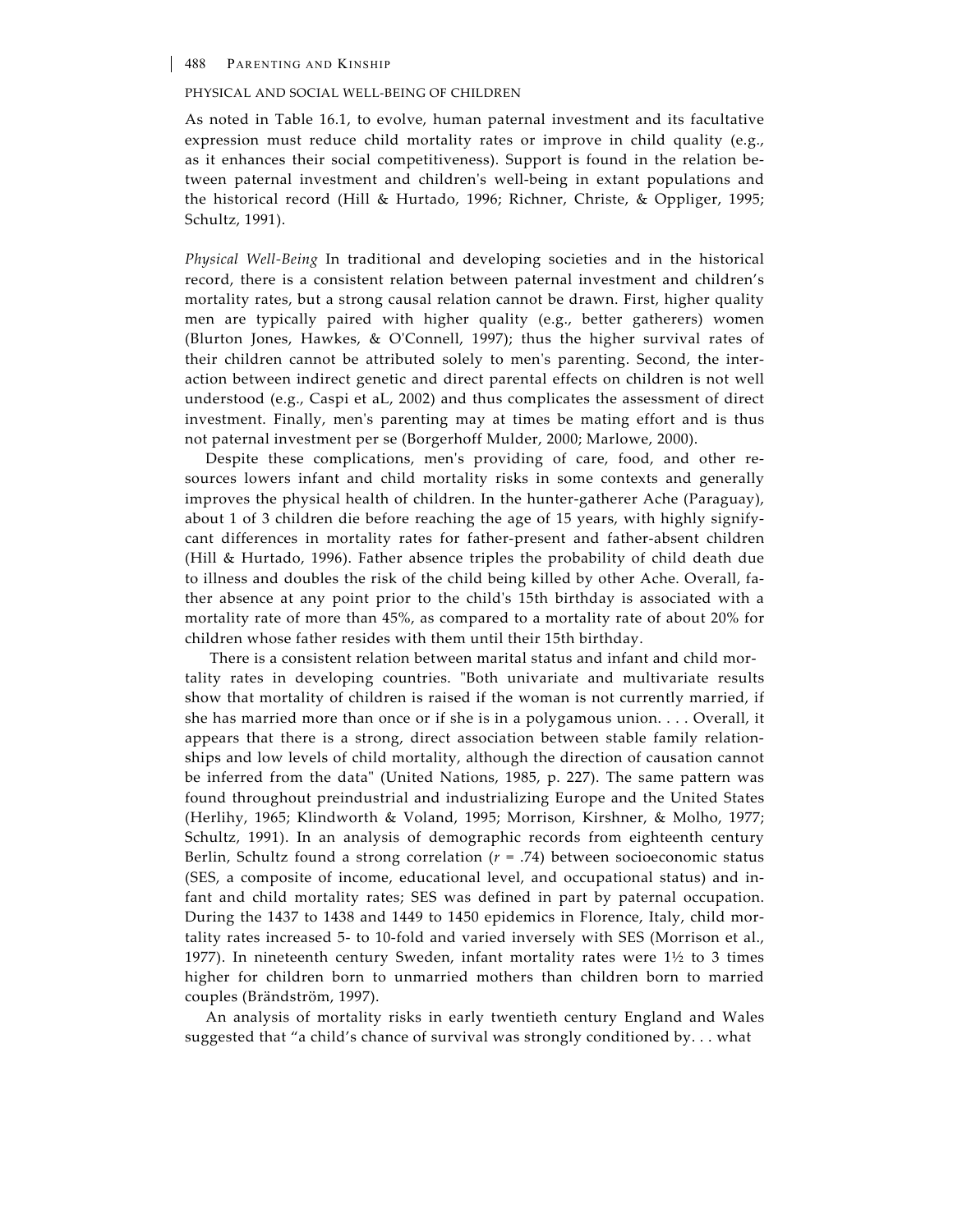job its father did" (A. Reid, 1997, p. 151). Children of professional fathers had a 54% lower mortality rate than children whose fathers were unskilled laborers. Even when SES, environment (urban versus agricultural setting), maternal age, and other factors were controlled, infants and young children of working mothers had a 34% higher mortality rate than did children whose mothers did not work because women married to men with a sufficient income often stayed home to breast-feed, which was associated with significantly lower infant mortality (Rollet, 1997). Resources provided by fathers also allowed the family to live in healthier environments and provide a more stable food supply, which contributed to the relation between SES and infant and child mortality rates (A. Reid, 1997). In keeping with paternal effects, within-family studies-which control for maternal and child characteristics-indicate increased infant and child mortality rates following paternal death in developing nations today and in preindustrial Europe (Klindworth & Voland, 1995; Kok, van Poppel, & Kruse, 1997; United Nations, 1985).

 The relation between SES and the physical well-being of children is still found in industrial nations today (e.g., I. Reid, 1998), even with low infant and child mortality. Adler et al. (1994, p. 22) concluded that "individuals in lower social status groups have the highest rates of morbidity and mortality within most human populations. Moreover, studies of the entire SES hierarchy show that differences in social position relate to morbidity and mortality even at the upper levels of the hierarchy." The relation between SES and health holds for all members of the family and is not simply related to access to health care or to differences in healthrelated behaviors (e.g., smoking). In addition, SES appears to influence how well an individual is treated by other individuals and the degree to which he or she can control the activities of everyday life, which appear to influence physical health (Lachman & Weaver, 1998). Across industrial societies today, paternal income and occupational status are an important, and sometimes the sole, determinant of the familyʹs SES and are thus correlated with the physical well-being of the children.

*Social Well-Being* Because human paternal investment is not obligate, men have the option of focusing their reproductive energies on mating or on parenting. Given that some level of paternal investment is found in most human societies (Geary, 2000), it is almost certain that under some conditions, and at some point in our evolutionary past, men benefited by shifting some portion of reproductive effort from mating to parenting (Lovejoy, 1981). Men's parenting is, nonetheless, puzzling in contexts with low infant and child mortality rates. Under these conditions, selection should favor men who reduced or eliminated parenting in favor of mating. Evolutionary inertia is one potential reason for the continuation of paternal investment in these environments; specifically, it reflects selection for such investment in environments with high infant and child mortality. If so, then men may no longer experience benefits from paternal investment, and successful highinvestment men may be disadvantaged in terms of lost mating opportunities. A second potential reason is that men's parenting provides social-competitive advantages to children; that is, it is designed to improve the "quality" of offspring (Davis & Daly, 1997). If so, then paternal investment should improve social competitiveness, and a smaller number of socially competitive children should result in reproductive advantages.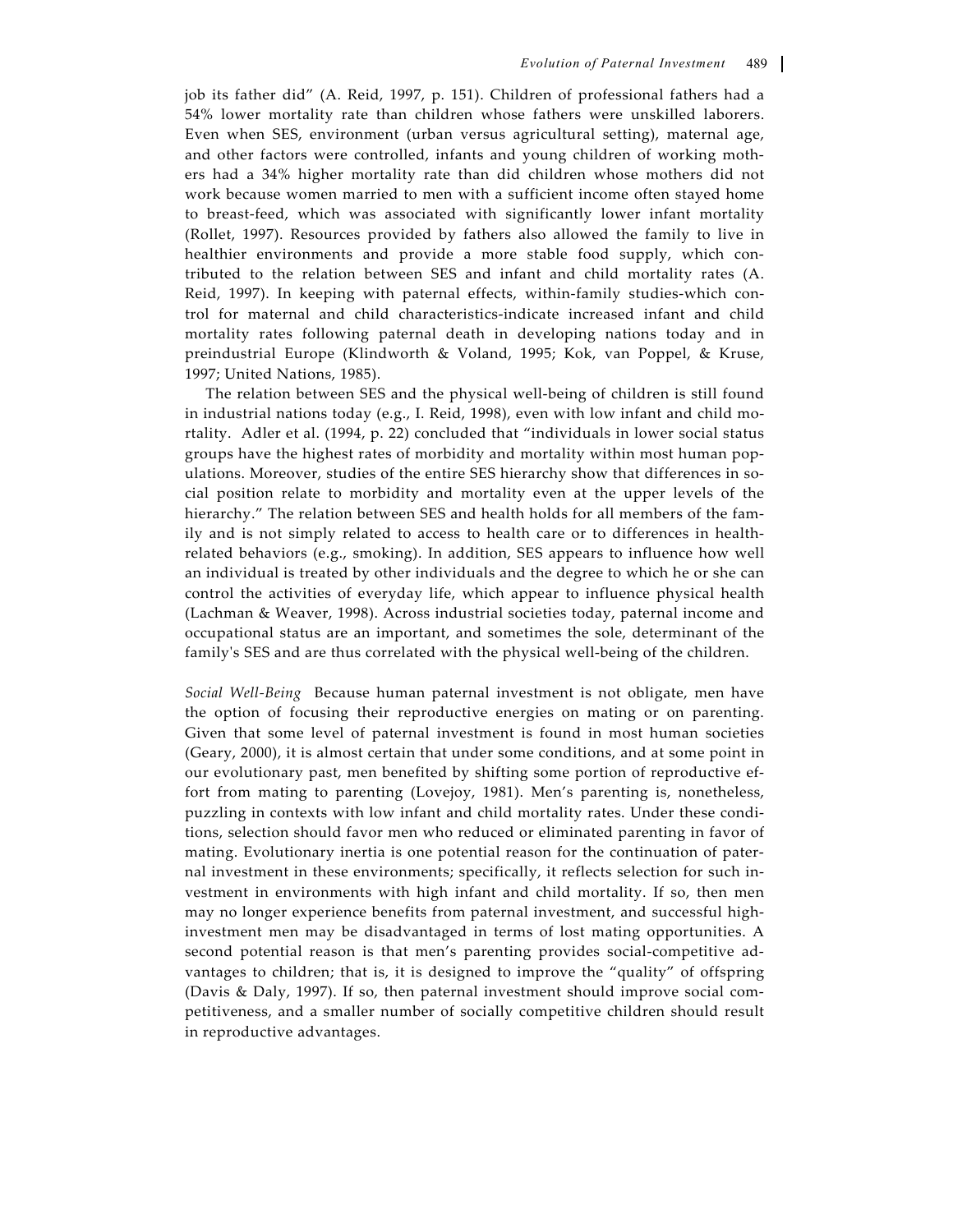COMPETITIVENESS In industrial societies, one trait associated with social competitiveness is educational achievement, which is related to heritable individual differences in cognitive ability and to home environment (Cleveland, Jacobson, Lipinski, & Rowe, 2000; Geary, 2005). In these societies, paternal investment, including income provided to the family and direct care, is correlated with better academic skills in children and higher SES in adulthood (Kaplan, Lancaster, & Anderson, 1998; Pleck, 1997). However, a causal relation between paternal investment and these outcomes has not been established (Parke & Buriel, 1998). Indirect, genetic influences cannot be ruled out, nor can the effects of assortative mating. With respect to the latter, high investing men tend to marry women who are more competent, intelligent, and better educated and thus more effective parents than women married to lower investing men (Luster & Okagaki, 1993). Indeed, the strength of the relation between paternal characteristics and child outcomes is reduced considerably, once maternal characteristics are controlled (Amato, 1998). There are, however, unique relations between paternal investment and some child outcomes. Paternal investment of time (e.g., helping with homework) and income (e.g., for tutoring or college) is associated with upward social mobility of children, even when maternal characteristics (e.g., years of education) are controlled (Amato, 1998; Kaplan, Lancaster, Bock, & Johnson, 1995; Kaplan et al., 1998).

 Moreover, withdrawal of paternal investment is correlated with decrements in children's later social success. In industrial societies, investment is typically reduced or withdrawn following divorce, and there are consistent differences in the social and educational competencies of children from divorced as compared to intact families, favoring the latter. However, causal relations are again difficult to determine. Many of the differences between children from divorced and intact families can be traced to differences in family functioning before the divorce (Cherlin et al., 1991; Furstenberg & Teitler, 1994). Still, some differences between children from intact and divorced families are found, after controlling for predivorce levels of family conflict and other confounding variables. It appears that divorce results in small to moderate increases in aggressive and noncompliant behaviors, especially in boys; an early onset of sexual activity for adolescent boys and girls; and lowered educational achievement in adulthood for men and women (Amato & Keith, 1991; Belsky, Steinberg, & Draper, 1991; Ellis et at, 2003; Florsheim, Tolan, & Gorman-Smith, 1998). These findings suggest paternal investment can improve childrenʹs later social competitiveness, given the strong relation between delayed sexual activity, educational outcomes, and later SES (Belsky et al., 1991; Parke & Buriel, 1998).

 There is also evidence for direct paternal effects on the well-being of children (Parke, 1995; Pleck, 1997). Paternal involvement in play is associated with children's skill at regulating their emotional states and their later social competence. For instance, children who have fathers who regularly engage them in physical play are more likely to be socially popular than are children who do not regularly engage in this type of play (Carson, Burks, & Parke, 1993). Qualitative features of fathersʹ relationships with their children, such as positive emotional tone of the interactions, are also associated with greater social and academic competencies in children (Parke & Buriel, 1998) and with fewer behavioral (e.g., aggression) and psychological (e.g., depression) difficulties (Florsheim et al., 1998; Pleck, 1997).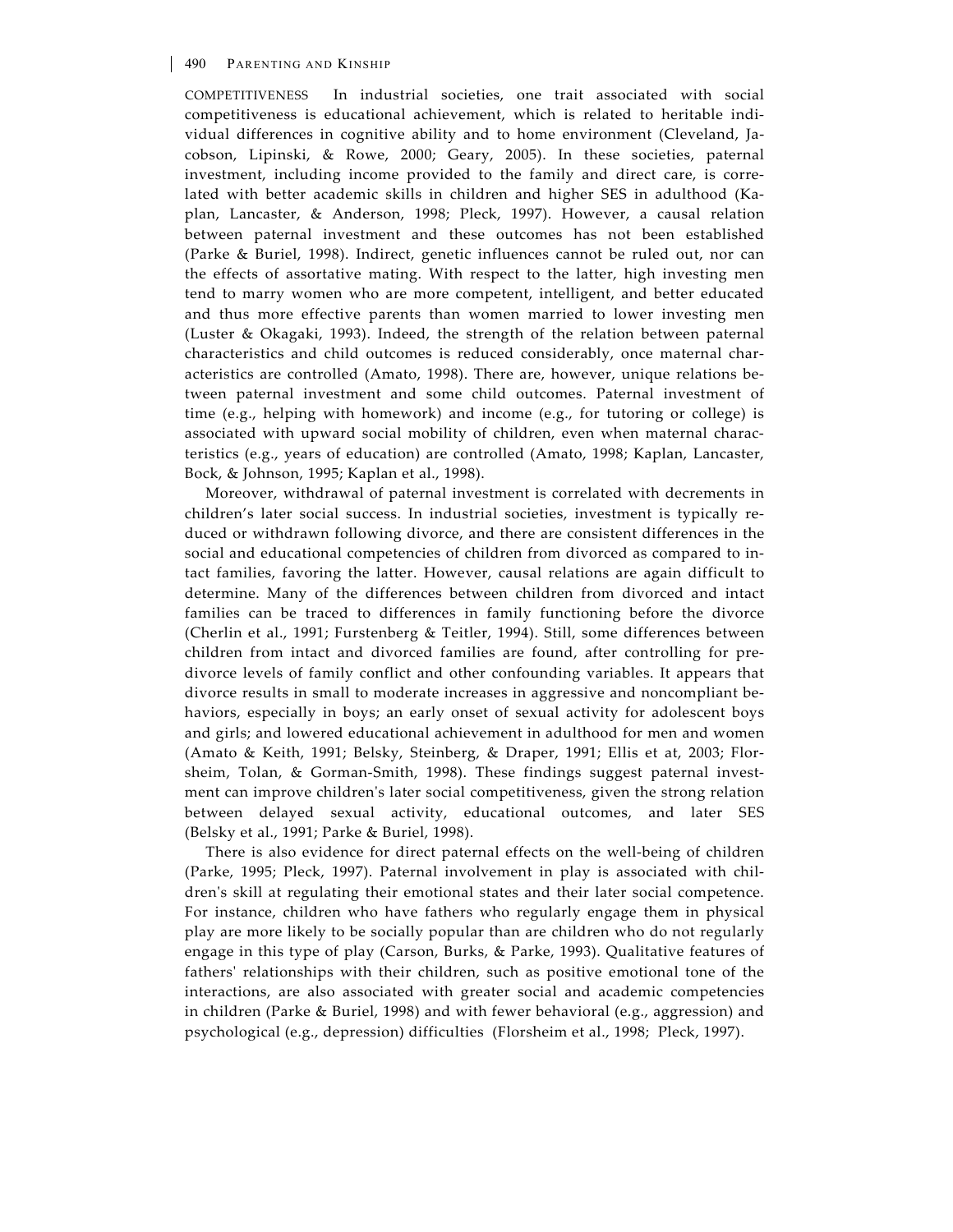Girls with a warm relationship with their father and a father who is highly invested in the family experience menarche later than do girls living in fatherabsent homes or with an emotionally distant father (Ellis, McFadyen-Ketchum, Dodge, Pettit, & Bates, 1999); high familial stress and presence of a stepfather or mother's boyfriend also contribute to early sexual maturation in girls (Ellis  $\&$ Garber, 2000). Later sexual maturation should enable girls to acquire additional social-competitive competencies (e.g., more education) and thus greater ability to eventually invest in their children. The associated traits may also include competencies that support high cooperation with a spouse and thus high paternal investment in their children (MacDonald, 1992).

 All of these relations are, however, confounded by genetic and child evocative effects and by the earlier mentioned maternal effects (Comings, Muhleman, Johnson, & MacMurray, 2002; Park & Buriel, 1998; Scarr & McCarthy, 1983). Motivated and intelligent children are more likely to receive education-related paternal investment than are other children (Kaplan et al., 1998), and even these effects might be due to shared genes (e.g., for intelligence). Genetic influences on personality traits, such as impulsivity, might contribute to the relation between parental divorce and children's later reproductive relationships, rather than simply the experience of parental conflict and divorce (McGue & Lykken, 1992). Studies that incorporate genetic influences, as well as simultaneously assessing maternal and paternal effects, are needed to more firmly establish a causal relation between paternal investment and child outcomes (Reiss, 1995).

 SELECTION In industrial societies, a man's SES influences his mating options before marriage but is unrelated to reproductive success, due to socially imposed monogamy and birth control (Perusse, 1993). The finding that SES is unrelated to reproductive outcomes suggests that paternal investment in the competitiveness of children does not result in reproductive advantages. In fact, under these conditions, high levels of paternal investment might be associated with reproductive disadvantages due to the costs of investment. However, prior to the substantive reductions in infant and child mortality in Western culture, higher SES was associated with lower mortality, as described earlier.

 When SES and social competitiveness reduce child mortality risks, paternal investment can be a viable strategy if it enables children to maintain or improve their SES and competitiveness in adulthood. Improved social competitiveness would enhance children's ability to acquire resources in adulthood (e.g., generating wealth), which would reduce the mortality risks of their children and the investor's grandchildren. Such investment would have been particularly advantageous in populations subject to frequent but unpredictable population crashes and when mortality varied inversely and strongly with SES, as it often did (Post, 1985). Because fluctuating mortality risks were unpredictable and disproportionately affected lower SES children, selection would have favored paternal investment that enabled their children to maintain or improve their later SES. To be effective, this investment would have to be provided even when current mortality risks are low.

 Although not certain, the pattern suggests that paternal investment is an evolved reproductive strategy that enhances the physical well-being of children and their social competitiveness. In environments with intense social competition over scarce resources and with unpredictable mortality risks, paternal investment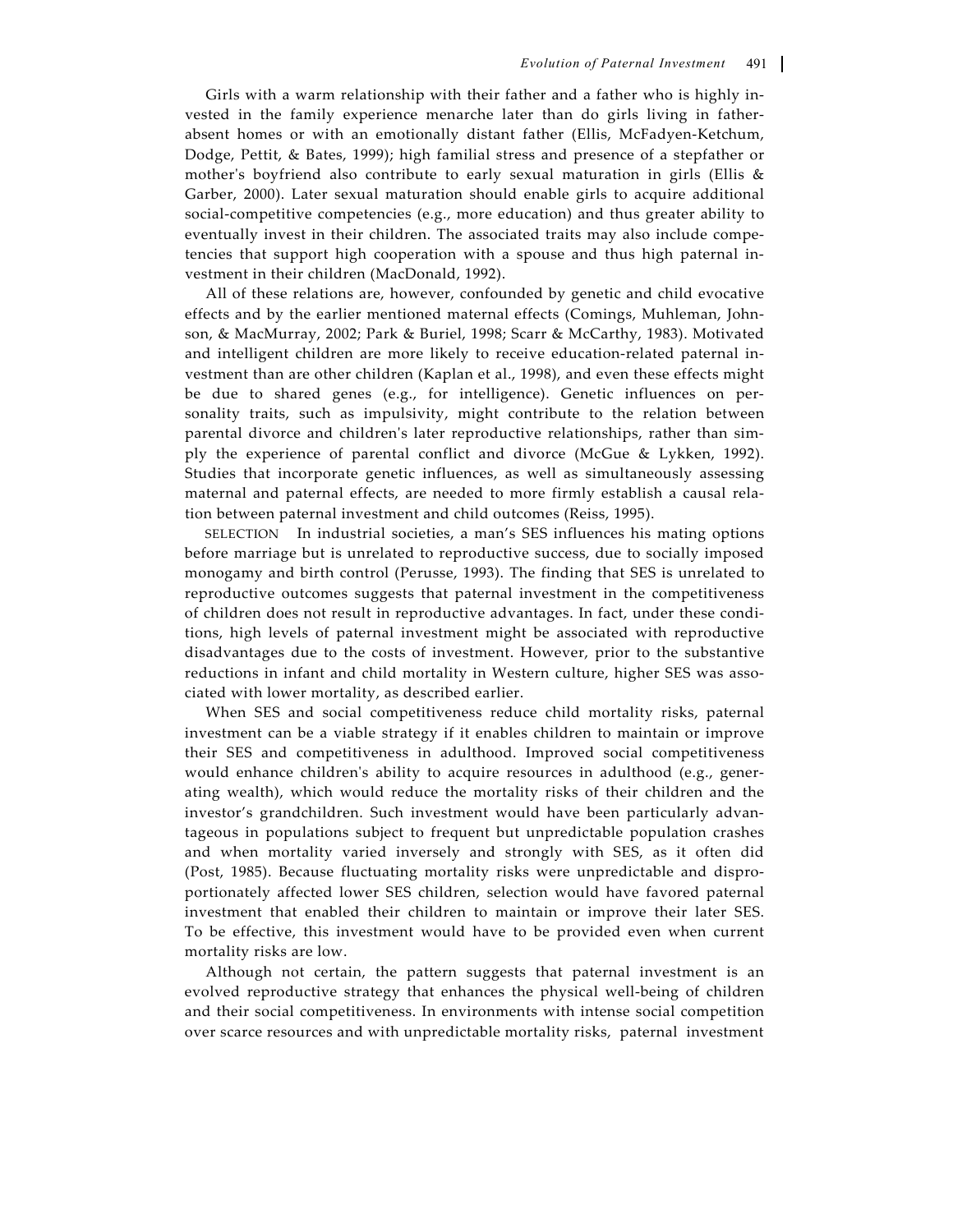in children's social competitiveness is, in effect, insurance against unforeseen risks (Boone & Kessler, 1999; Geary, 2000; Geary & Flinn, 2001; Lancaster & Lancaster, 1987). Given the uneven distribution of social capital (e.g., intelligence) and wealth, not all men have the means to improve children's social competitiveness. And, some resource-holding men will invest in multiple wives rather than in their children's social competitiveness (Borgerhoff Mulder, 2000; Marlowe, 2000).

#### PATERNITY CERTAINTY AND WOMENʹS REPRODUCTIVE STRATEGIES

Men's parenting appears to reduce infant and child mortality risks and improve childrenʹs social competitiveness, but these outcomes are not sufficient for the evolution of paternal investment. As described in Table 16.1, the evolution and facultative expression of paternal investment is also related to paternity certainty and alternative mating opportunities.

*Paternity Certainty* Because human paternal investment is not obligate in many contexts, some women may attempt to cuckold their partners. The benefits would include additional social and material support from the extra-pair man and perhaps higher quality genes for her children (Geary, Vigil, & Byrd-Craven, 2004). As with other species, the risks include mate guarding, male-on-female aggression, and abandonment (Betzig, 1989; Daly & Wilson, 1988). The definitive study of human cuckoldry has not been conducted, although it clearly happens. Bellis and Baker (1990), for example, found that when women initiated an infidelity it often occurred around the time of ovulation. For this sample, 7% of the copulations during the time of ovulation were with an extra-pair man and were less likely to involve use of contraceptives than copulations with their social partner.

 Definitive conclusions cannot be reached, but it appears that men are cuckolded about 10% of the time (Bellis & Baker, 1990; Flinn, 1988; Gaulin, McBurney, & Brakeman-Wartell, 1997; McBurney, Simon, Gaulin, & Geliebter, 2002). The issues are complex, however, as the rate varies significantly across cultural settings and SES. Sasse, Muller, Chakraborty, and Ott (1994) reported that nonpaternity rates were 1% in Switzerland, but others have reported rates greater than 20% in low SES settings (Cerda-Flores, Baron, Marty-Gonzalez, Rivas, & Chakraborty, 1999; Potthoff & Whittinghill, 1965). Still, paternity certainty is higher in humans than in our two closest relatives (chimpanzees, *pan troglodytes*, and bonobos, *pan paniscus*), suggesting that most women do not cuckold their social partners. The pattern is consistent with coevolving reproductive strategies, whereby women's tendency toward sexual fidelity is traded for men's paternal investment.

*Women's Reproductive Strategies* Several features of women's sexuality might be considered strategies, at least in part, to reduce men's mating opportunities and thus create conditions that could facilitate the evolution and facultative expression of paternal investment. These include concealed ovulation, aversion to casual sex, and female-on-female aggression (Geary, 1998; Oliver & Hyde, 1993). To ensure conception, concealed ovulation requires men to maintain a longer relationship with women than is necessary in most other primate species (Dunbar, 1995), but this is not sufficient to ensure paternal investment. If other proximate mechanisms were not operating, such as pairbonding (Miller & Fishkin,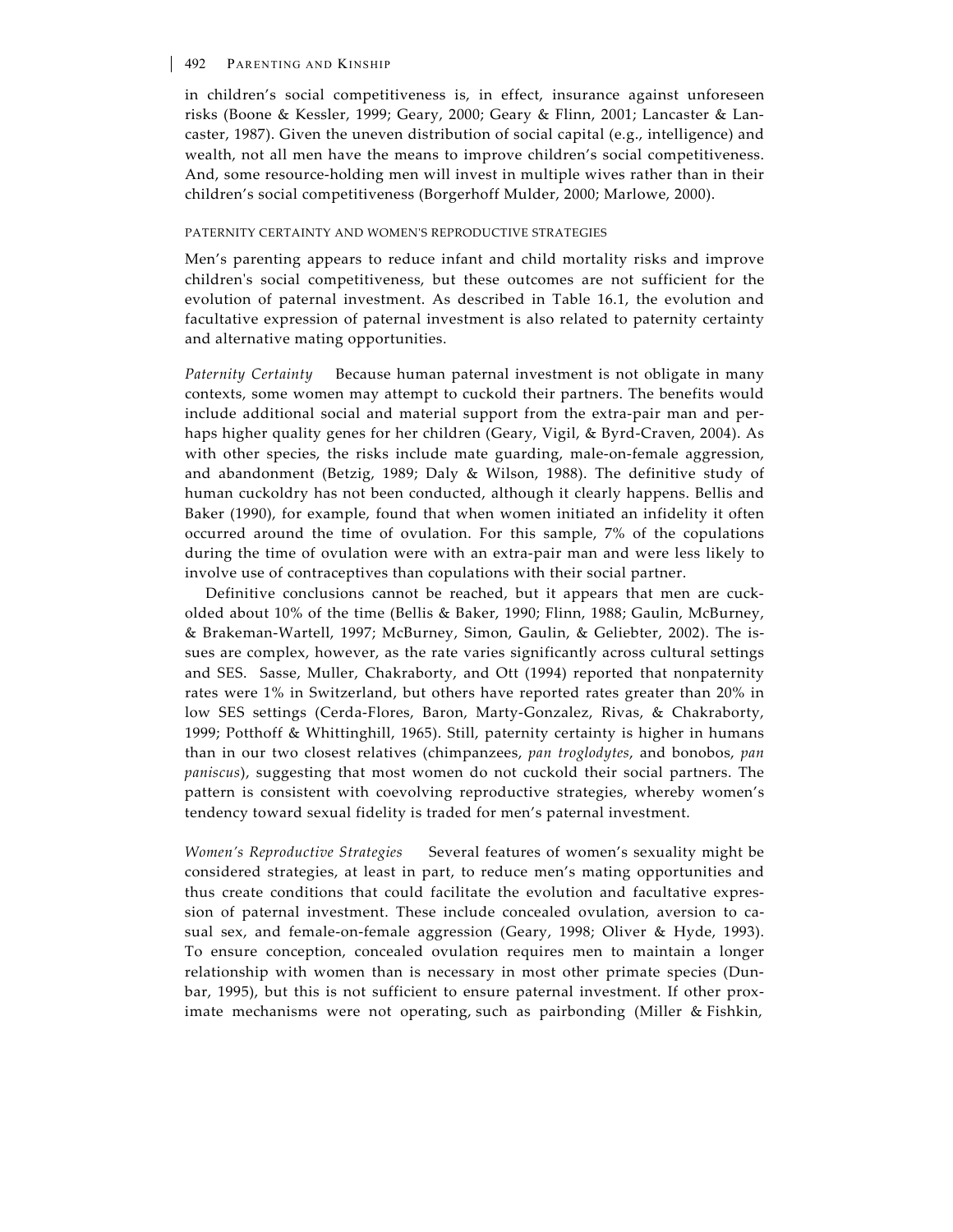1997), then once physical signs of pregnancy were evident men could easily abandon women. Concealed ovulation and the period of extended sexual activity may, in fact, be one mechanism that fosters pairbonding and later paternal investment (MacDonald, 1992).

 Women's aversion to casual sex greatly restricts men's mating opportunities (Buss & Schmitt, 1993) and thus the opportunity cost of paternal investment. And finally, women compete over mates, often through relational aggression. This involves gossiping about and attempting to socially manipulate other women (Crick, Casas, & Mosher, 1997) and excluding potential competitors (over mates) from the social group (Geary, 2002b). When effective, the strategy reduces men's mating opportunities and thus lowers the opportunity cost of parenting.

# FACULTATIVE EXPRESSION OF HUMAN PATERNAL INVESTMENT

The first subsection describes potential proximate influences on facultative expression of men's parenting, and the second describes wider social correlates of this investment.

# PROXIMATE CORRELATES

The respective subsections provide reviews of the genetic, hormonal, social, and developmental correlates of men's parenting.

*Genetic and Hormonal Correlates* Across species, sex differences and within-sex individual differences in parental behavior are associated with a suite of hormonal and neuroendocrine mechanisms (Wynne-Edwards, 2001), some of which are genetically mediated (Schneider et al, 2003; Young, Roger, Waymire, MacGregor, & Insel, 1999). Men's parenting also appears to be influenced by many of these same mechanisms, but it is not known if individual differences in these mechanisms (e.g., sensitivity to oxytocin) are heritable in humans. In any case, maternal and paternal cortisol levels are correlated with attentive and sensitive parenting of newborns (Corter & Fleming, 1995; Stallings, Fleming, Corter, Worthman, & Steiner, 2001), although there are also hormonal correlates that differ across mothers and fathers (Fleming, Ruble, Krieger, & Wong, 1997; S. E. Taylor et al, 2000). Expectant fathers who respond to infant distress cues (e.g., crying) with concern and a desire to comfort the infant have higher prolactin levels and lower testosterone levels than other men (Storey, Walsh, Quinton, & Wynne-Edwards, 2000). "Men with more pregnancy symptoms (couvade) and men who were most affected by the infant reactivity test had higher prolactin levels and greater post-test reduction in testosterone" (Storey et al., 2000, p.79).

 Based on a parenting survey administered to twins, Pérusse and colleagues found evidence for modest genetic contributions to two features of parental investment, care (e.g., sensitivity to emotional state) and protection (e.g., keeping the child close; Pérusse, Neale, Heath, & Eaves, 1994). Genetic models explained 18% to 25% of the individual differences on these dimensions of paternal parenting and 23% to 39% of the individual differences in maternal parenting. These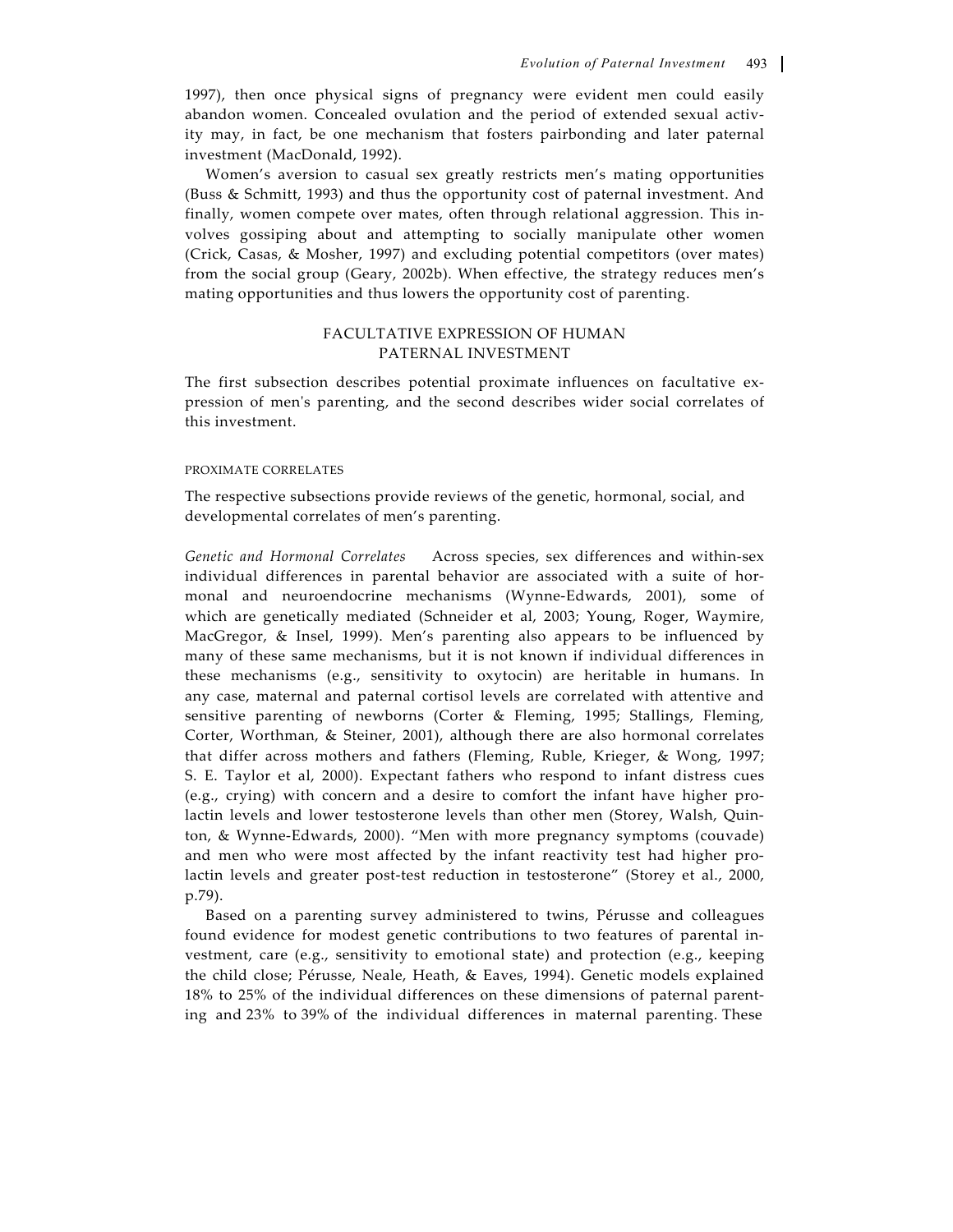same models suggested unique environmental effects account for the majority of the individual differences in both paternal and maternal care and protection, at least as measured by this survey. A similar study found parental reports of positive support (e.g., affection, encouragement) of their children were moderately heritable, although separate estimates were not provided for mothers and fathers (Losoya, Callor, Rowe, & Goldsmith, 1997).

 These results are intriguing but in need of replication with more direct measures of parental investment. Moreover, the reported effects might not reflect genetic influences on paternal investment per se but rather heritable personality factors that are not directly related to the evolution of paternal care but nonetheless influence parenting. Particularly important are heritable personality factors such as conscientiousness, associated with the stability of longterm relationships, especially with a spouse, and factors such as irritability that would affect responsiveness to children (Graziano & Eisenberg, 1997; Jockin, McGue, & Lykken, 1996; Rowe, 2002). Still, it is likely that individual differences in both paternal and maternal investment reflect some degree of heritable variability in the hormonal and neuroendocrine systems associated with parenting behavior. At the same time, parental behavior and the underlying hormonal and neuroendocrine systems are almost certainly influenced by social factors, including the childʹs behavior, the nature of the spousal relationship, and wider ecological conditions (S. E. Taylor et al., 2000; Geary & Flinn, 2002), although the relative influence of these factors cannot be determined from existing studies.

*Social Correlates* The quality of the spousal relationship is related to the ways in which both mothers and fathers interact with their children (Amato & Keith, 1991; Cox, Owen, Lewis, & Henderson, 1989; Davies & Cummings, 1994; Howes & Markman, 1989), but "paternal parenting is more dependent on a supportive mar-ital relationship than maternal parenting" (Parke, 1995, p. 37). Observational studies have found that "the quality of the marital dyad, whether reported by the husband or wife, is the one most consistently powerful predictor of paternal involvement (with his infant) and satisfaction (with the parenting role)" (Feldman, Nash, & Aschenbrenner, 1983, p. 1634; see also Belsky, Gilstrap, & Rovine, 1984). Basically, marital conflict often results in fathers' withdrawal from children and spouse (Christensen & Heavey, 1990), although this is sometimes more pronounced for daughters than for sons (Kerig, Cowan, & Cowan, 1993) and varies with the nature of the interpersonal dynamics between husband and wife (Gottman, 1998).

 In sum, men in satisfying spousal relationships show higher levels of paternal investment than other men do. It is possible that women's efforts to maintain an intimate and cooperative spousal relationship is a strategy to induce and maintain paternal investment. It is also possible that men biased toward paternal investment are more cooperative and prone to monogamy and thus less likely to incite conflict with their wives than other men, or it is possible that the relation between marital satisfaction and paternal investment reflects genetic and not social effects. Most likely, it is a combination of heritable biases and reactivity to marital dynamics that influence paternal investment, but definitive answers must await research designs that assess social and genetic factors and their interaction (Parke & Buriel, 1998).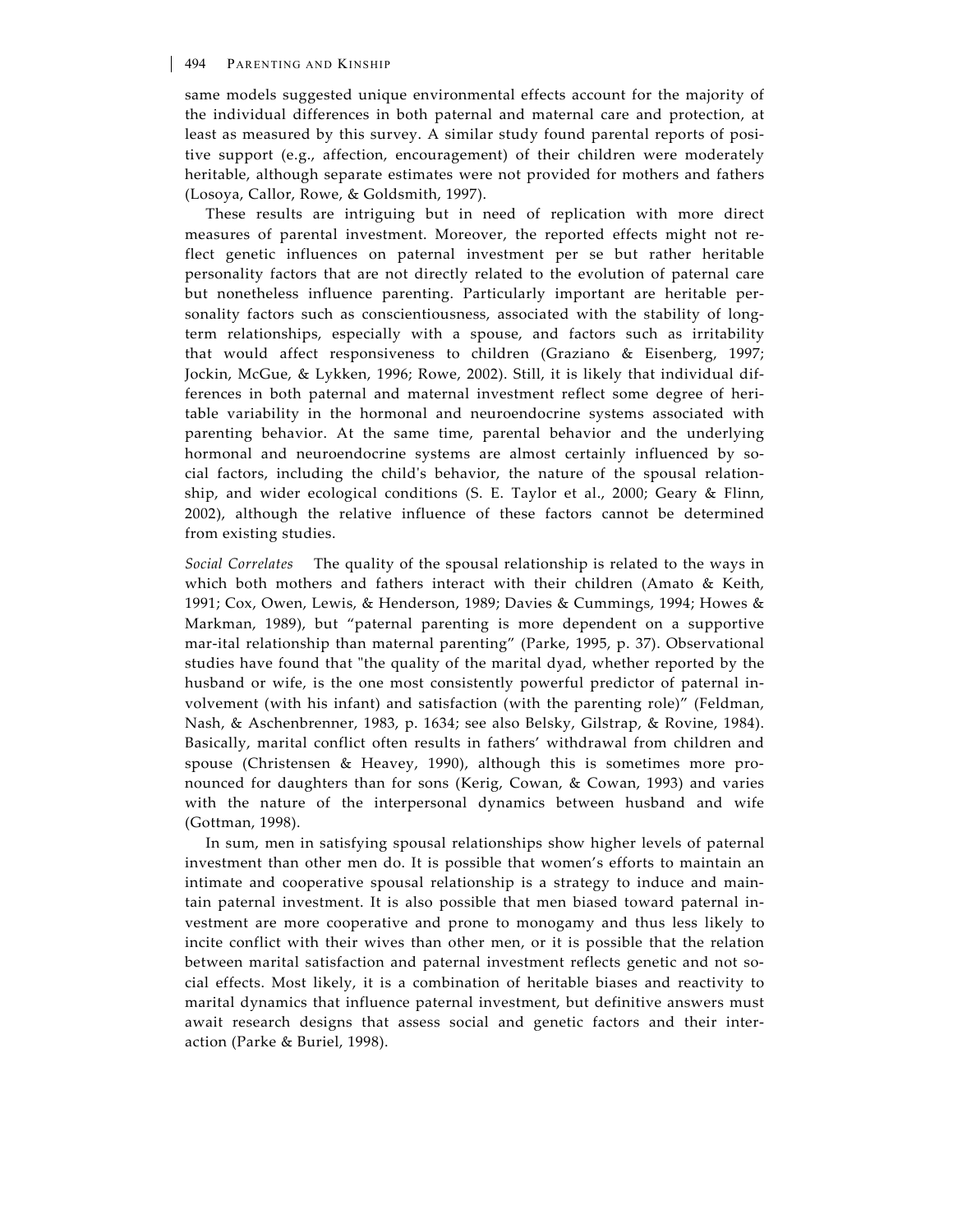*Developmental Correlates* Childhood experiences have been proposed as influencing later reproductive strategies (Belsky et al., 1991; Chisholm, 1993; Miller & Fishkin, 1997). Local mortality risks and low resource availability, in particular, are hypothesized to be associated with how men later distribute their reproducetive effort. When mortality risks are high and/or resources are scarce, investment in more rather than fewer offspring is assumed to ensure that at least some will survive to adulthood. Specifically, Belsky et aL and Chisholm argued that mortality risks and low resource availability influence the nature of parent-child relationships. In risky, low resource environments, the psychological and physiological stressors on parents are high, resulting in less attentive and more conflicted parent-child relationships. The prediction is that these relationships will be associated with a later tendency to form unstable, low parental investment relationships, that is, a focus on mating rather than parenting. In less risky, high resource environments, parent-child relationships are warmer and reflect higher levels of paternal and maternal investment (MacDonald, 1992). The prediction is that these relationships will be associated with a tendency to later form stable, high parental-investment relationships.

 Aspects of the model have been supported in several recent studies. Wilson and Daly (1997) found age of first reproduction, number of children born per woman, mortality risks, and local resource availability are interrelated in modern-day Chicago. With low resource availability, men compete intensely for resource control. The result is higher premature death rates and an average life span difference of 23 years (54 versus 77 years) comparing the least and most affluent neighborhoods. Shorter life spans are associated with earlier age of first reproduction for both sexes and nearly twice as many children born per woman comparing the least and most affluent neighborhoods. In other words, the early and frequent reproduction of women and men in these contexts might be, at least in part, a facultative response to high mortality rates (see also Geary, 2002a; Korpelainen, 2000).

 Consistent with the Belsky et al. (1991) model, paternal absence and marital conflict are also associated with reproductive events. For boys, paternal absence and marital conflict are associated with more risk taking and higher age-specific mortality rates, due largely to more accidents and violent deaths (Peterson, Seligman, Yurko, Martin, & Friedman, 1998). In relation to men whose parents had not divorced, these men are also more likely to divorce and thus show reduced paternal investment themselves (Tucker et al., 1997), but, again, genetic and social contributions to these effects were not separated.

 Other studies, however, are inconsistent with the psychosocial stress model. For Ache and Mayan men, Waynforth, Hurtado, and Hill (1998, p. 383) found that "measures of family stress and violence were unsuccessful in predicting age at first reproduction, and none of the psychosocial stress indicators predicted lifetime number of partners." Father absence was related to less "willingness to pay time and opportunity costs to maintain a sexual relationship" (Waynforth et al., 1998, p. 383), although this could easily reflect genetic and not psychosocial effects. Other studies of human populations and of other species suggest low resource availability and other stressors are associated with delayed, not early, reproduction (Krebs & Davies, 1993; MacDonald, 1997). In all, there appears to be a relation between early experiences and menʹs later focus on mating or parenting. However, without studies that control for genetic effects and conditions (e.g.,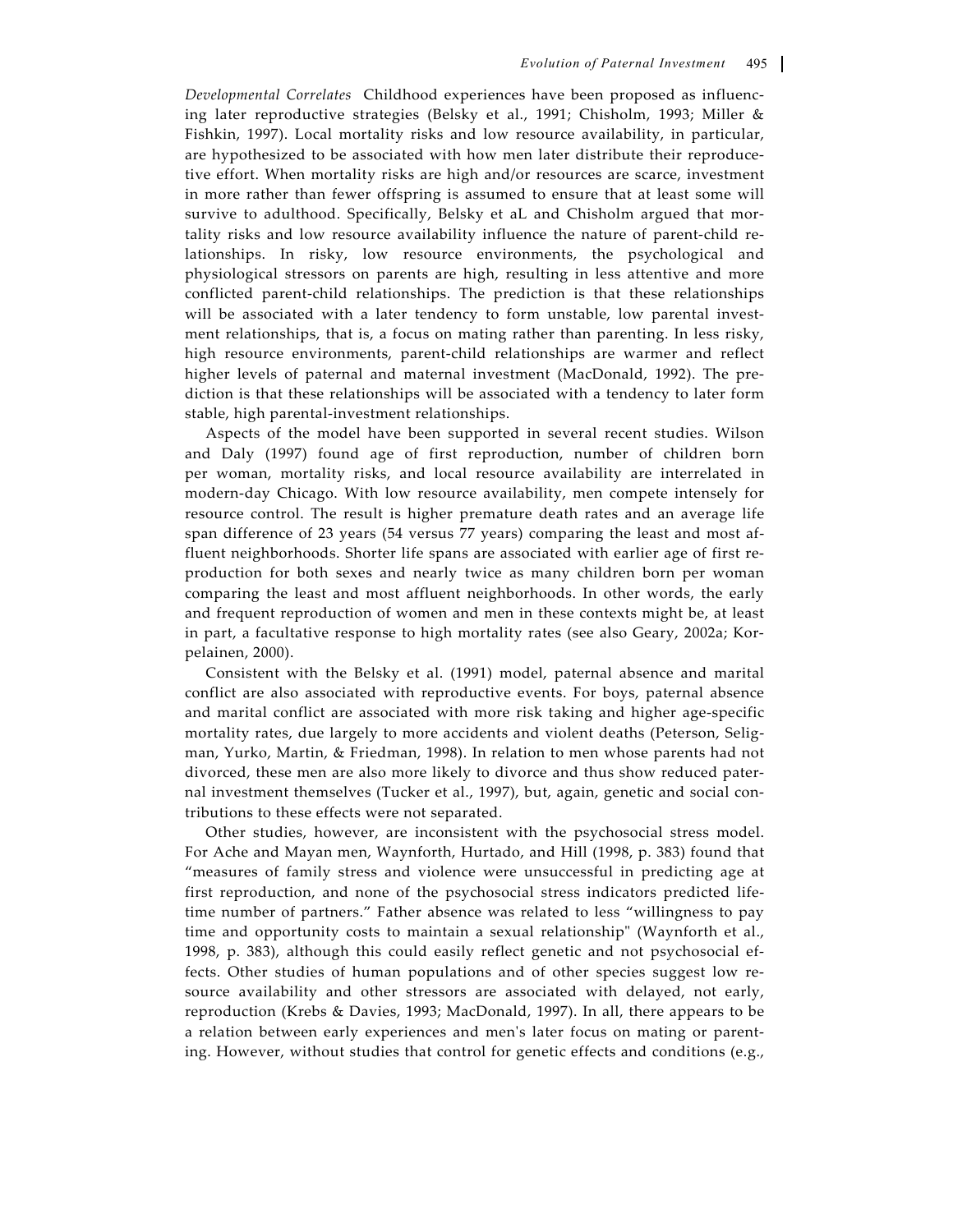reproductive opportunity) at the time of reproduction, causal relations between developmental experiences and later reproductive activities cannot be drawn.

# CULTURAL AND ECOLOGICAL CORRELATES

Draper and Harpending (1988) described human cultures as tending to be fatherabsent or father-present, reflecting differences in the relative emphasis of men on mating or parenting, respectively. I contrast father-absent and father-present societies in the first subsection (see also Marlowe, 2000) and discuss how men's reproductive strategies vary with mating opportunities in the second.

*Cultural Correlates* Father-absent societies are characterized by aloof spousal relationships, polygynous marriages, local warfare, male social displays, and inconsistent direct paternal investment (Draper & Harpending, 1988; Hewlett, 1988; Marlowe, 2000; West & Konner, 1976; Whiting & Whiting, 1975). These conditions "are particularly prevalent in so-called middle-range societies, that is, those where agriculture is practiced at a very low level" (Draper & Harpending, 1988, p. 349) and in resource-rich ecologies. In the latter, women can often provision their children without the direct contribution of the father (Draper, 1989), although the father may control the land and other resources women use to feed their children (Borgerhoff Mulder, 2000). In these societies, polygynous marriages are not prohibited, and wealthy men often invest resources or social power in attempting to secure additional wives, often to their reproductive advantage (Chagnon, 1988) and often at a risk of increased child mortality and thus a reproductive cost to individual wives (Marlowe, 2000).

 Father-present societies are common in harsh ecologies and in industrial societies (Draper & Harpending, 1988). These societies are characterized by ecologically or socially imposed monogamy (Flinn & Low, 1986). In harsh ecologies, most men are unable to acquire the resources (e.g., meat) needed to support more than one wife and family; thus their reproductive options are restricted to monogamy. In many industrial societies, legal and moral prohibitions against polygynous marriages, combined with womenʹs preference for monogamous marriages (Geary, 1998), limit menʹs mating opportunities and thereby reduce the opportunity cost of paternal investment. The result is a relative shift in men's reproductive efforts from mating to parenting.

*Ecological Correlates* The ratio of reproductive-age men to reproductive-age women in the local ecology is called the operational sex ratio (OSR). In human populations, the OSR is determined by sex differences in birth rates, death rates, and migration patterns. One factor that particularly skews the OSR in industrial societies is population growth rate, with expanding populations yielding an "oversupply" of women. This results from a preference of women for slightly older marriage partners (Kenrick & Keefe, 1992). With an expanding population, the younger generation of women compete for marriage partners among a smaller cohort of older men.

 With an oversupply of women (e.g., from 1965 through the 1970s in the United States), men are better able to pursue their reproductive preferences. These historical periods are generally characterized by liberal sexual mores, high divorce rates, an increase in the number of out-of-wedlock births and the number of families headed by single women, an increase in women's participation in the work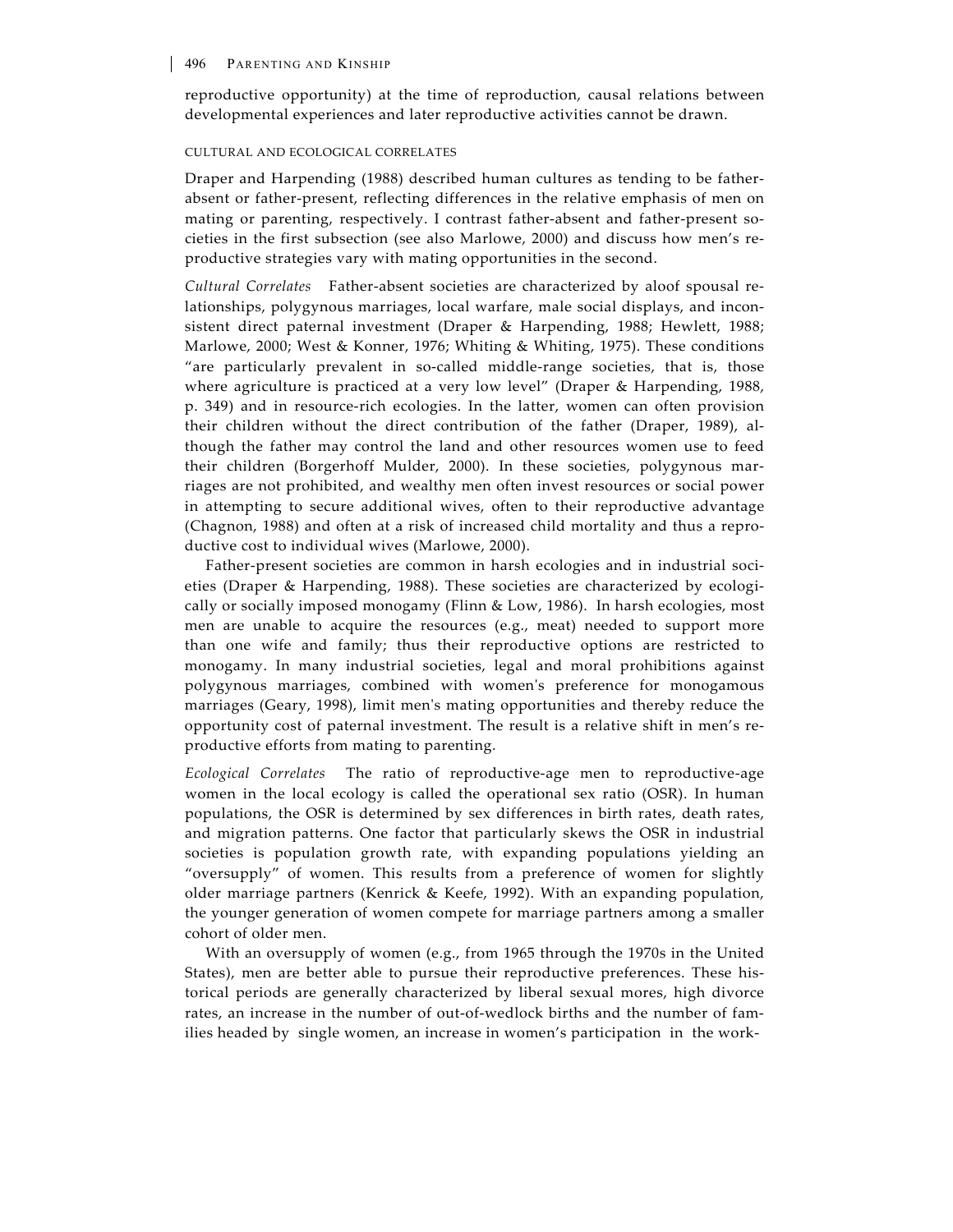force, and lower levels of paternal investment (see Guttentag & Secord, 1983). During these periods, men, on average, are able to express their preference for a variety of sexual partners and relatively low levels of paternal investment (Pedersen, 1991), although some men remain monogamous (Miller & Fishkin, 1997).

When there is an oversupply of men (Guttentag & Secord, 1983), women are better able to enforce their preference for a monogamous, high-investment spouse. These periods are generally characterized by an increase in the level of commit-ment of men to marriage, as indexed by declining divorce rates and greater levels of paternal investment.

 Hurtado and Hill (1992) reported a similar pattern in the Ache and Hiwi (hunter-gatherers in southwestern Venezuela). In the Ache, there are more reproductive-age women than men (OSR of 1.3), whereas in the Hiwi, there are more reproductive-age men than women (OSR of .78). These differences "in levels of mating opportunities between the Ache and the Hiwi occur alongside marked contrasts in marital stability. Whereas serial monogamy and extramarital promiscuity are very common among the Ache, stable lifetime monogamous unions with almost no extramarital copulation is the normative mating pattern among the Hiwi" (Hurtado & Hill, 1992, p. 40). These patterns are found despite high infant and child mortality risks associated with paternal abandonment with the Ache and low risks with the Hiwi, suggesting some men are more influenced by mating opportunities than child mortality risks (Marlowe, 2000).

## EVOLUTIONARY PRESSURES

The construction of models of the evolution of human paternal behavior can be guided by the proximate and evolutionary correlates of paternal investment in other species (see Table 16.1) and by comparative analyses of evolutionarily related species. For humans, the most appropriate comparisons would involve other species of *Homo* and australopithecine species, but these are all extinct. Thus, a conunon approach is to use patterns in the two species most closely related to humans, chimpanzees and bonobos. However, it is not clear that these are appropriate comparison species because males show little to no paternal investment, among other differences in reproductive dynamics. If our ancestors were like chimpanzees or bonobos, multiple changes in male (e.g., increase in parenting) and female (e.g., emergence of concealed ovulation) reproductive behavior would have had to occur to create the current human pattern. Geary and Flinn (2001) proposed the reproductive dynamics of our ancestors might instead have been more similar to that of our distant cousin, the gorilla (*Gorilla gorilla*), because moving from a gorillalike pattern to the current human pattern would require fewer evolutionary changes.

 The modal social organization of gorillas is single-male harems, which typically include one reproductive male, many females, and their offspring (Fossey, 1984; Stewart & Harcourt, 1987; A. B. Taylor, 1997). In lowland gorillas (*Gorilla gorilla gorilla*), several families may occupy the same geographical region and are often in proximity, whereas in mountain gorillas (*Gorilla gorilla beringei*) they are geographically isolated. In both cases, adult male and female gorillas often form long-term social relationships, and male gorillas show high levels of affiliation with their offspring, presumably due to high levels of paternity certainty associated with single-male harems. "Associated males hold, cuddle, nuzzle, examine,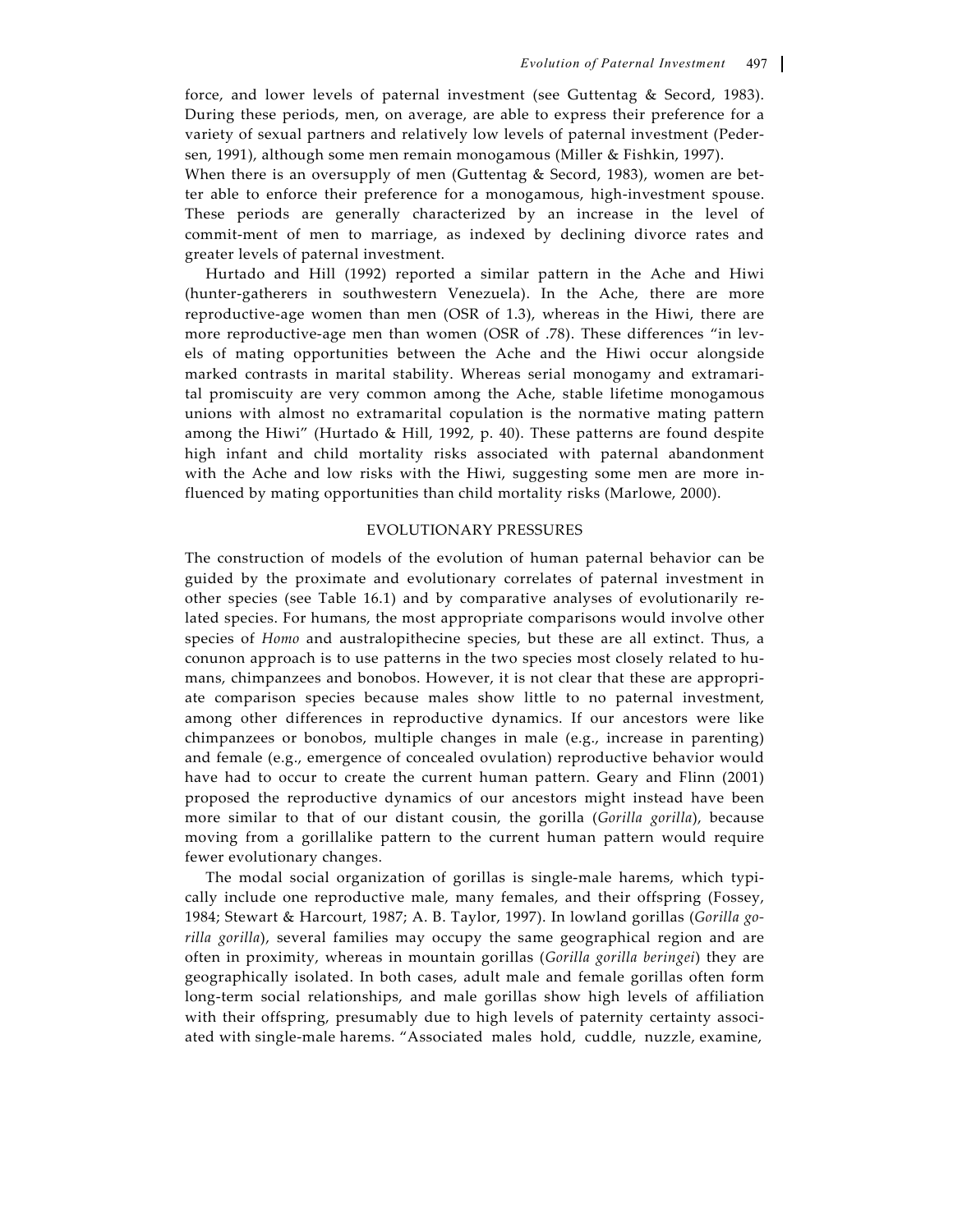and groom infants, and infants turn to these males in times of distress" (Whitten, 1987, p. 346).

 If the launching point was a gorillalike pattern, then current patterns of human parenting and family structure (i.e., one adult male, one or several adult females and their children), as well as long-term male-female relationships, have been a feature of the hominid social structure for millions of years. The primary evolutionary change needed to move from a single-male harem to the multimale, multifemale communities found with humans is the formation of male kin-based coalitions. The first evolutionary step to multimale communities would simply involve greater stability and cooperation among adult males. Such coalitions could easily arise from a gorillalike system, with the formation of father-son coalitions or coalitions among brothers. In fact, groups of bachelor males are common in mountain gorillas (Robbins, 1996). Among lowland gorillas, several families will occupy the same geographical region and encounters between groups are often friendly, especially among the males (Bradley et al., 2004). Bradley et al.'s DNA fingerprinting of male and female relatedness among these families indicates that males tend to be organized as clusters of kin, whereas females tend to be unrelated to other group members. This form of social organization provides the social context from which kin-based male coalitions could evolve. Once formed, stable groups of cooperating males could easily displace a lone male (Wrangham, 1999). As with chimpanzees, once they evolved early hominid communities were likely characterized by coalitions of related males that defended a territory against groups of conspecific males (Foley & Lee, 1989; Goodall, 1986). Unlike chimpanzees, the gorillalike family structure would have been retained.

 Unlike female chimpanzees or bonobos, female gorillas do not typically have conspicuous sexual swellings, although they often have minor swellings and primarily solicit copulations behaviorally (Stewart & Harcourt, 1987). Thus, moving from a gorilla like pattern of female sexual solicitation to the current human pattern (e.g., concealed ovulation) requires fewer changes than evolving from the promiscuous chimpanzeelike or bonobolike pattern. Still, there may have been a strengthening of male-female pairbond during hominid evolution to reduce cuckoldry risks and maintain male parenting in a multimale, multifemale community. Evolution from a gorillalike pattern would simply require a quantitative change in the strength of the pairbond, whereas evolution from a chimpanzeelike or bonobolike pattern would require a more substantive and qualitative change in the nature of male-female relationships. If correct, male parenting, long-term female-male relationships, and a family structure following the gorillalike pattern may have been in place since the emergence of our australopithecine ancestors (Lovejoy, 1981).

#### CONCLUSIONS

When viewed from the perspective of mammalian reproduction, the most extraordinary feature of human parental care is menʹs parenting. Although definitive conclusions cannot be drawn at this time, what is known suggests the evolution and proximate expression of human paternal investment is related to many of the same factors associated with such investment in other species (e.g., Perrone & Zaret, 1979; Thornhill, 1976). These factors include reductions in infant and child mortality rates and improvements in children's social competitiveness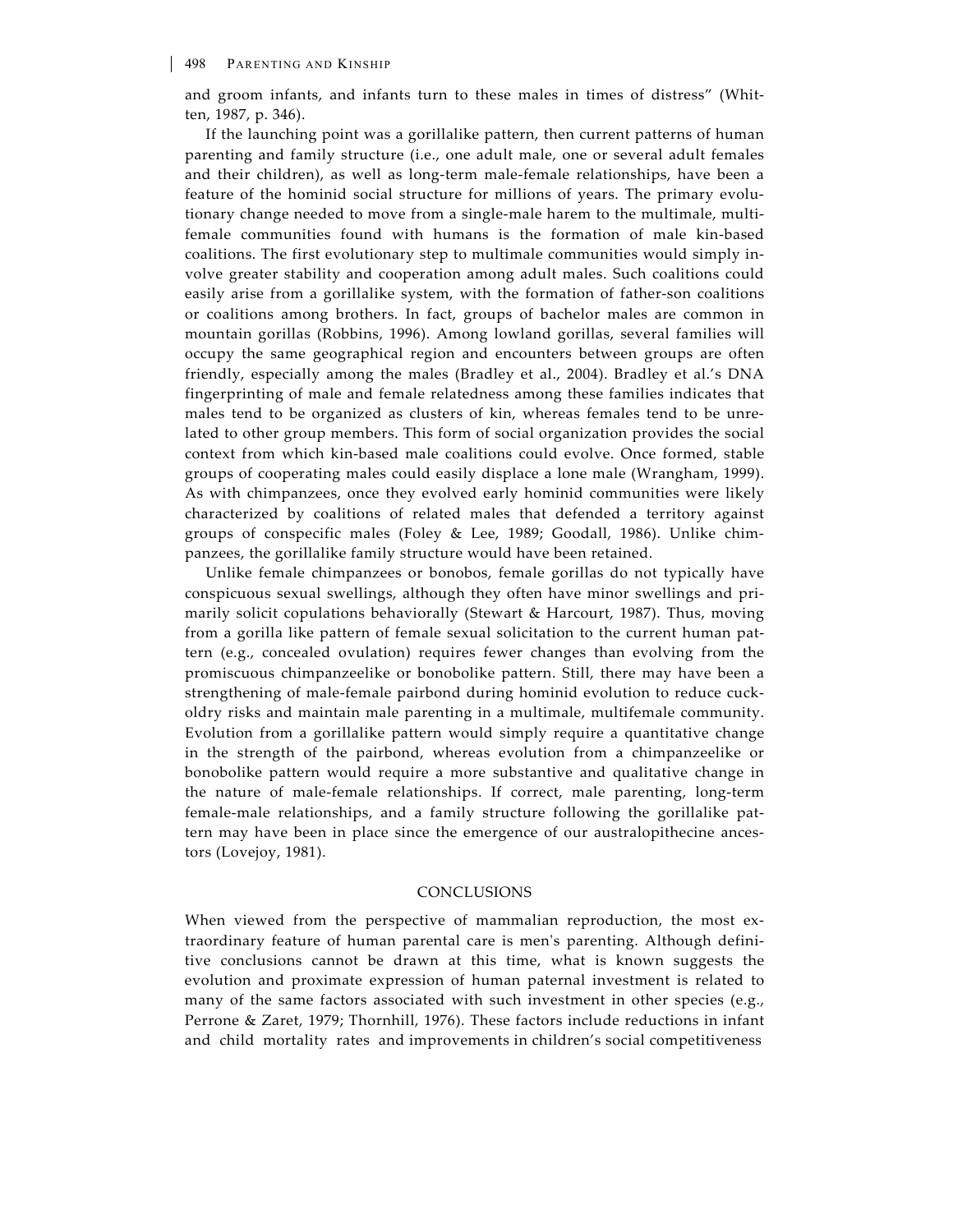(Kaplan et al., 1998). As with other species where males parent, men's parenting appears to be related to comparatively high levels of paternity certainty and reduced mating opportunities. The latter likely resulted from physical (e.g., concealed ovulation) and social (e.g., aversion to casual sex) adaptations in our female ancestors, as appears to be the case with socially monogamous primates (Dunbar, 1995).

 The net result is that men and women benefit from paternal investment, but his investment is not obligate. Rather, men's parenting is facultatively expressed, contingent on personal, social, and ecological conditions. Among these conditions are heritable individual differences in emphasis on mating or parenting, personality, the quality of the spousal relationship, and child characteristics (Kaplan et al., 1998; Luster & Okagaki, 1993; Rowe, 2002). Childhood experiences such as parental divorce, as well as wider social and ecological factors such as laws against polygynous marriages, are also correlated with the degree to which men invest in the well-being of their children (Belsky et al., 1991; Flinn & Low, 1986; Miller & Fishkin, 1997). However, the relative contribution of each of these factors is not currently known. For instance, it is not clear whether early experiences in conflicted households cause later low investment parenting, whether [shared genes cause unstable relationships across generations, or whether some !interaction between heritable risks and early stressors are involved (Losoya et al., 1997; Reiss, 1995). The challenge for researchers is to design evolutionarily informed studies that enable the simultaneous assessment of many of these factors and to more critically explore the causes and correlates of individual differences in men's parenting.

#### REFERENCES

- Adler, N. E., Boyce, T., Chesney, M. A., Cohen, S., Folkman, S., Kahn, R. L., et al. (1994). Socioeconomic status and health: The challenge of the gradient. *American Psychologist, 49*, 15-24.
- Alberts, S. C., & Altmann, J. (1995). Preparation and activation: Determinants of age at reproductive maturity in male baboon. *Behavioral Ecology and Sociobiology, 36*, 397-406.
- Amato, P. R. (1998). More than money? Men's contributions to their children's lives. In A. Booth & A. C. Crouter (Eds.), *Men in families: When do they get involved? What difference does it make?* (pp. 241-278). Mahwah, NJ: Erlbaum.
- Amato, P. R., & Keith, B. (1991). Parental divorce and the well-being of children: A meta-analysis. *Psychological Bulletin, 110*, 26-46.
- Andersson, M. (1994). *Sexual selection*. Princeton, NJ: Princeton University Press.
- Arnold, K. E., & Owens, I. P. F. (2002). Extra-pair paternity and egg dumping in birds: Life history, parental care and the risk of retaliation. *Proceedings of the Royal Society of London. Series B, Biological Sciences, 269,* 1263-1269.
- Asa, C. S., & Valdespino, C. (1998). Canid reproductive biology: An integration of proximate mechanisms and ultimate causes. *American Zoologist, 38*, 251-259.
- Bellis, M. A., & Baker, R. R. (1990). Do females promote sperm competition? Data for humans. *Animal Behaviour, 40,* 997-999.
- Belsky, J., Gilstrap, B., & Rovine, M. (1984). The Pennsylvania infant and family development project: I. Stability and change in mother-infant and father-infant interaction in a family setting at one, three, and nine months. *Child Development, 55*, 692-705.
- Belsky, J., Steinberg, L., & Draper, P. (1991). Childhood experience, interpersonal development, and reproductive strategy: An evolutionary theory of socialization. *Child Development, 62*, 647-670.
- Betzig, L. (1989). Causes of conjugal dissolution: A cross-cultural study. *Current Anthropology, 30*, 654-676.
- Birkhead, T. R., & Møller, A. P. (1996). Monogamy and sperm competition in birds. In J. M. Black (Ed.), *Partnerships in birds: The study of monogamy* (pp. 323-343). New York: Oxford University Press.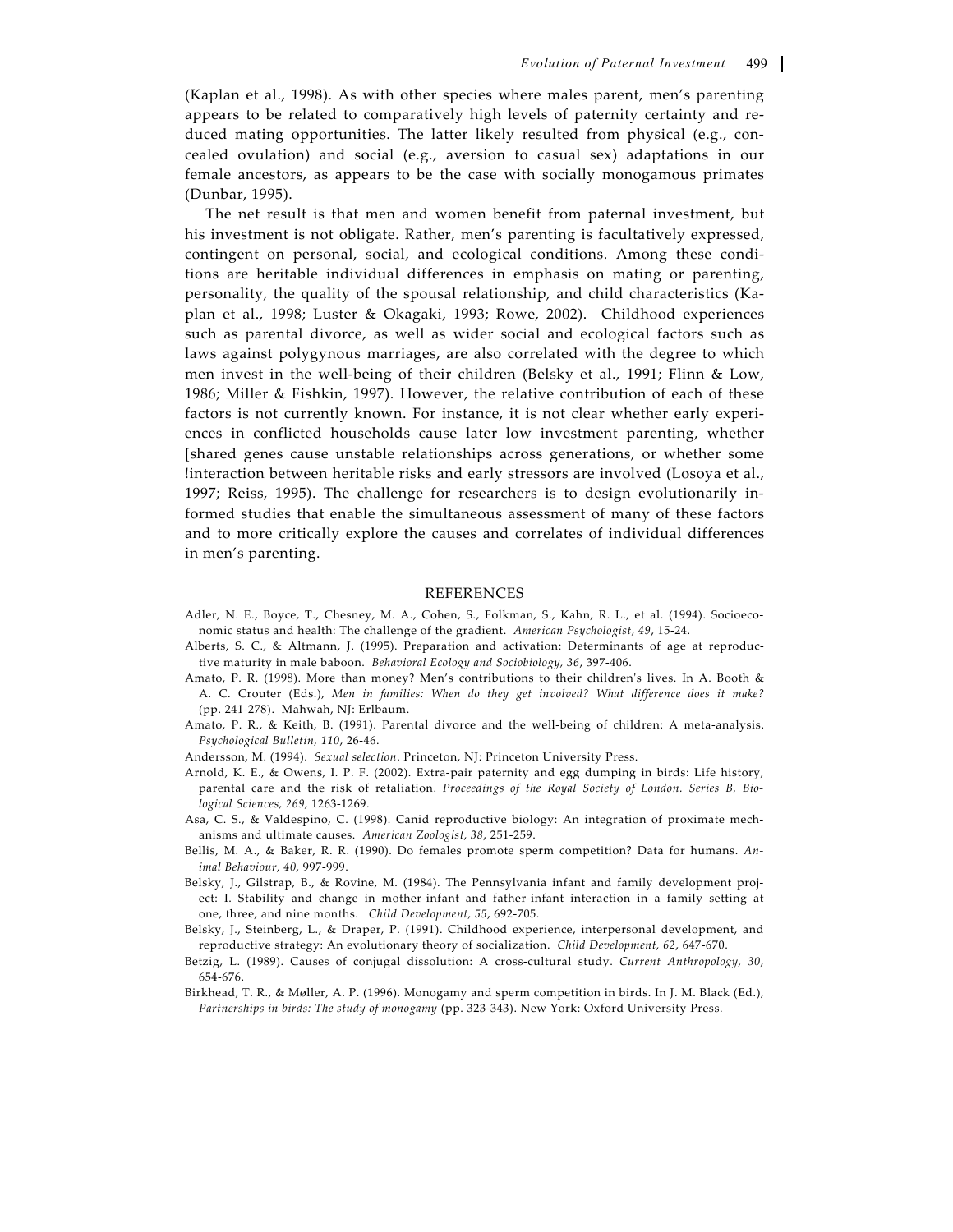Blurton Jones, N. G., Hawkes, K, & O'Connell, J. F. (1997). Why do Hadza children forage. In N. L. Segal, G. E. Weisfeld, & C. C. Weisfeld (Eds.), *Uniting psychology and biology: Integrative perspectives on human development* (pp. 279-313). Washington, DC: American Psychological Association.

Boone, J. L., & Kessler, K. L (1999). More status or more children? Social status, fertility reduction, and long-term fitness. *Evolution and Human Behavior, 20*, 257-277.

- Borgerhoff Mulder, M. (2000). Optimizing offspring: The quantity-quality tradeoff in agropastoral Kipsigis. *Evolution and Human Behavior, 21*, 391-410.
- Bradley, B. J., Doran-Sheehy, D. M., Lukas, D., Boesch, C., & Vigilant, L. (2004). Dispersed male networks in Western gorillas. *Current Biology, 14*, 510-513.
- Brändström, A. (1997). Life histories of lone parents and illegitimate children in nineteenthcentury Sweden. In C. A. Corsini & P. P. Viazzo (Eds.), *The decline of infant and child mortality*  (pp. 173-191). Hague, Netherlands: Martinus Nijhoff.
- Buchan, J. C., Alberts, S. C., Silk, J. B., & Altmann, J. (2003, September 11). True paternal care in a multi-male primate society. *Nature, 425*, 179-181.
- Buss, D. M., & Schmitt, D. P. (1993). Sexual strategies theory: An evolutionary perspective on human mating. *Psychological Review, 100*, 204-232.
- Carson, J., Burks, V., & Parke, R D. (1993). Parent-child physical play: Determinants and consequences. In K MacDonald (Ed.), *Parent-child play: Descriptions and implications* (pp. 197-220). Albany: State University of New York Press.
- Caspi, A., McClay, J., Moffitt, T. E., Mill, J., Martin, J., Craig, I. W., et al. (2002, August 2). Role of genotype in the cycle of violence in maltreated children. *Science, 297*, 851-854.
- Cerda-Flores, R. M., Barton, S. A., Marty-Gonzalez, L F., Rivas, F., & Chakraborty, R. (1999). Estimation of nonpaternity in the Mexican population of Nuevo Leon: A validation study with blood group markers. *American Journal of Physical Anthropology, 109*, 281-293.
- Chagnon, N. A. (1988, February 26). Life histories, blood revenge, and warfare in a tribal population. *Science, 239*, 985-992.
- Cherlin, A. J., Furstenberg, F. F., Jr., Chase-Lansdale, P. L, Kiernan, K E., Robins, P. K., Morrison, D. R., et al. (1991, June 7). Longitudinal studies of effects of divorce on children in Great Britain and the United States. *Science, 252*, 1386-1389.
- Chisholm, J. S. (1993). Death, hope, and sex: Life-history theory and the development of reproductive strategies. *Current Anthropology, 34*, 1-24.
- Christensen, A., & Heavey, C. L (1990). Gender and social structure in the demand/withdraw pattern of marital conflict. *Journal of Personality and Social Psychology, 59*, 73-81.
- Cleveland, H. H., Jacobson, K C., Lipinski, J. J., & Rowe, D. C. (2000). Genetic and shared environmental contributions to the relationship between the home environment and child and adolescent achievement. *Intelligence, 28*, 69-86.
- Clutton-Brock, T. H. (1991). *The evolution of parental care Princeton*. NJ: Princeton University Press.
- Clutton-Brock, T. H., Albon, S. D., & Guinness, F. E. (1988). Reproductive success in male and female red deer. In T. H. Clutton-Brock (Ed.), *Reproductive success: Studies of individual variation in contrasting breeding systems* (pp. 325-343). Chicago: University of Chicago Press.
- Clutton-Brock, T. H., & Vincent, A. C. J. (1991, May 2). Sexual selection and the potential reproductive rates of males and females. *Nature, 351*, 58-60.
- Comings, D. E., Muhleman, D. D., Johnson, J. P., & MacMurray, J. P. (2002). Parent-daughter transmission of the androgen receptor gene as an explanation of the effect of father absence on age of menarche. *Child Development, 73*, 1046-1051.
- Corter, C. M., & Fleming, A. S. (1995). Psychobiology of maternal behavior in human beings. In M. H. Bornstein (Ed.), *Handbook of parenting: Vol. 2. Biology and ecology of parenting* (pp. 87-116). Mahwah, NJ: Erlbaum.
- Cox, M. J., Owen, M. T., Lewis, J. M., & Henderson, V. K (1989). Marriage, adult adjustment, and early parenting. *Child Development, 60*, 1015-1024.
- Crick, N. R, Casas, J. F., & Mosher, M. (1997). Relational and overt aggression in preschool. *Developmental Psychology, 33,* 579-588.
- Daly, M., & Wilson, M. (1988). *Homicide.* New York: Aldine de Gruyter.
- Darwin, C. (1871). *The descent of man, and selection in relation to sex*. London: John Murray.
- Davies, P. T., & Cummings, E. M. (1994). Marital conflict and child adjustment: An emotional security hypothesis. *Psychological Bulletin, 116*, 387-411.
- Davis, J. N., & Daly, M. (1997). Evolutionary theory and the human family. *Quarterly Review of Biology, 72*, 407-435.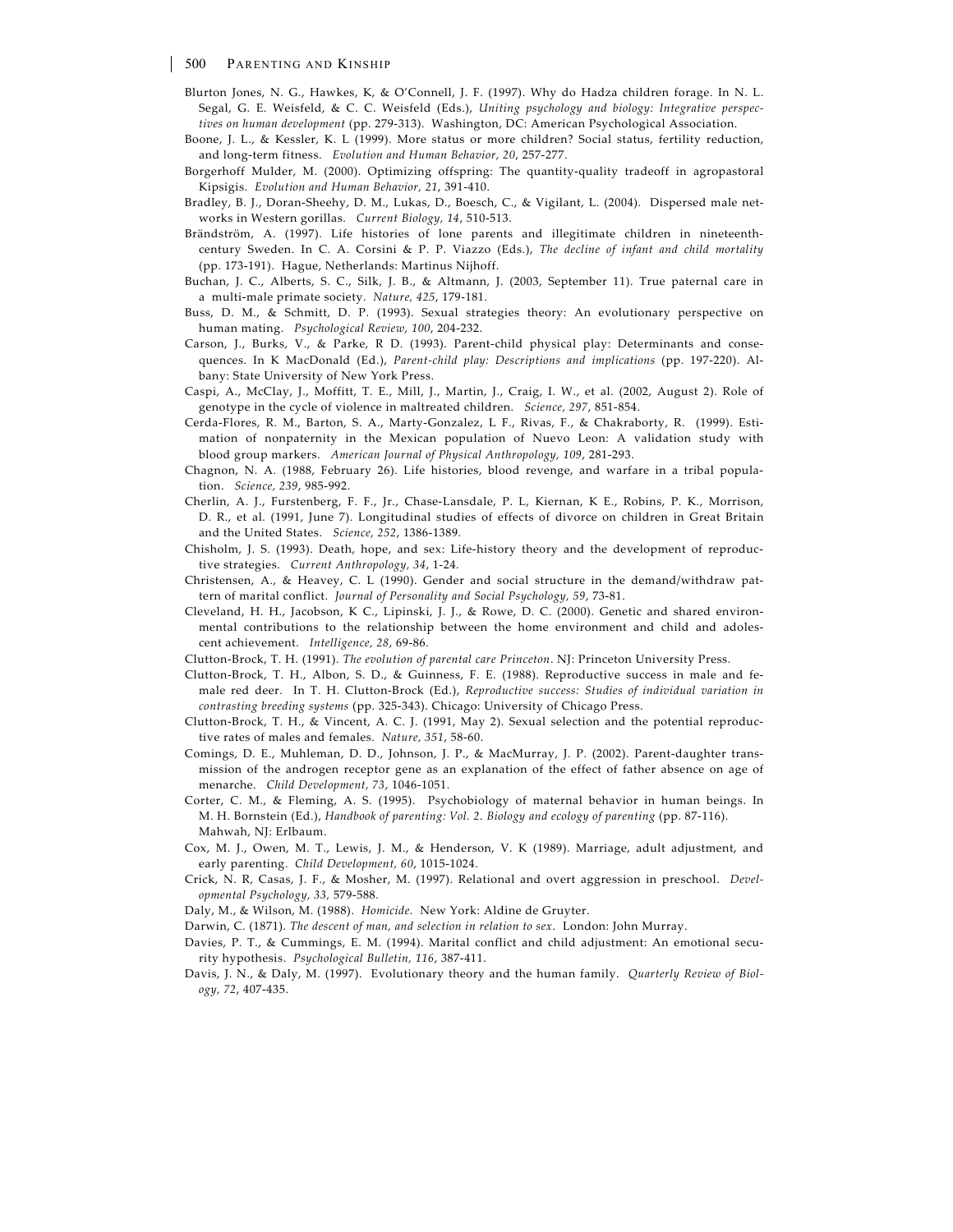- Dixon, A., Ross, D., OʹMalley, S. L.C., & Burke, T. (1994, October 20). Paternal investment inversely related to degree of extra-pair paternity in the reed bunting. *Nature, 371*, 698-700.
- Draper, P. (1989). African marriage systems: Perspectives from evolutionary ecology. *Ethology and Sociobiology, 10,* 145-169.
- Draper, P., & Harpending, H. (1988). A sociobiological perspective on the development of human reproductive strategies. In K. B. MacDonald (Ed.), *Sociobiological perspectives on human development* (pp. 340-372). New York: Springer-Verlag.
- Dunbar, R. I. M. (1995). The mating system of callitrichid primates: I. Conditions for the coevolution of pair bonding and twinning. *Animal Behaviour, 50*, 1057-1070.
- Ellis, B. J., Bates, J. E., Dodge, K. A., Fergusson, D. M., Horwood, J. 1., Pettit, G. S., et al. (2003).
- Does father absence place daughters at special risk for early sexual activity and teenage preg-nancy? Child Development, 74, 801-82l.
- Ellis, B. L & Garber, J. (2000). Psychosocial antecedents of variation in girlsʹ pubertal timing: Maternal depression, stepfather presence, and marital and family stress. *Child Development, 71*, 485-50l.
- Ellis, B. J., McFadyen-Ketchum, S., Dodge, K. A., Pettit, G. S., & Bates, J. E. (1999). Quality of early family relationships and individual differences in the timing of pubertal maturation in girls: A longitudinal test of an evolutionary model. *Journal of Personality and Social Psychology, 77*, 387-40l.
- Ewen, J. G., & Armstrong, D. P. (2000). Male provisioning is negatively correlated with attempted extrapair copulation in the stitchbird (or hihi). *Animal Behaviour, 60*, 429-433.
- Feldman, S. S., Nash, S. C., & Aschenbrenner, B. G. (1983). Antecedents of fathering. *Child Development, 54,* 1628-1636.
- Fishman, M. A., Stone, L., & Lotem, A. (2003). Fertility assurance through extrapair fertilizations and male paternity defense. *Journal of Theoretical Biology, 221*, 103-114.
- Fleming, A. S., Ruble, D., Krieger, H., & Wong, P. Y. (1997). Hormonal and experiential correlates of maternal responsiveness during pregnancy and the puerperium in human mothers. *Hormones and Behavior, 31*, 145-158.
- Flinn, M. V. (1988). Mate guarding in a Caribbean village. *Ethology and Sociobiology, 9*, 1-28.
- Flinn, M. V., & Low, B. S. (1986). Resource distribution, social competition, and mating patterns in human societies. In D. I. Rubenstein & R. W. Wrangham (Eds.), *Ecological aspects of social evolution: Birds and mammals* (pp. 217-243). Princeton, NJ: Princeton University Press.
- Florsheim, P., Tolan, P., & Gorman-Smith, D. (1998). Family relationships, parenting practices, the availability of male family members, and the behavior of inner-city boys in single-mother and two-parent families. *Child Development, 69*, 1437-1447.
- Foley, R. A., & Lee, P. C. (1989, February 17). Finite social space, evolutionary pathways, and reconstructing hominid behavior*. Science, 243*, 901-906.
- Fossey, D. (1984). *Gorillas in the mist*. Boston: Houghton Mifflin Co.
- Furstenberg, F. F., Jr., & Teitler, J. O. (1994). Reconsidering the effects of marital disruption. *Journal of Family Issues, 15*, 173-190.
- Gaulin, S. J. C., McBurney, D. H., & Brakeman-Wartell, S. L. (1997). Matrilateral biases in the investment of aunts and uncles: A consequence and measure of paternity uncertainty. *Human Nature, 8,* 139-15l.
- Geary, D. C. (1998). *Male, female: The evolution of human sex differences. Washington*, DC: American Psychological Association.
- Geary, D. C. (2000). Evolution and proximate expression of human paternal investment. *Psychological Bulletin, 126*, 55-77.
- Geary, D. C. (2002a). Sexual selection and human life history. In R. Kail (Ed.), *Advances in child development and behavior* (Vol. 30, pp. 41-101). San Diego, CA: Academic Press.
- Geary, D. C. (2002b). Sexual selection and sex differences in social cognition. In A. V. McGillicuddy-De Lisi & R. De Lisi (Eds.), *Biology, society, and behavior: The development of sex differences in cognition* (pp. 23-53). Greenwich, CT: Ablex / Greenwood.
- Geary, D. C. (2005). *The origin of mind: Evolution of brain, cognition, and general intelligence.* Washington, DC: American Psychological Association.
- Geary, D. C., & Flinn, M. V. (2001). Evolution of human parental behavior and the human family. *Parenting: Science and Practice, 1*, 5-6l.
- Geary, D. C., & Flinn, M. V. (2002). Sex differences in behavioral and hormonal response to social threat: Commentary on Taylor et al. (2000). *Psychological Review, 109*, 745-750.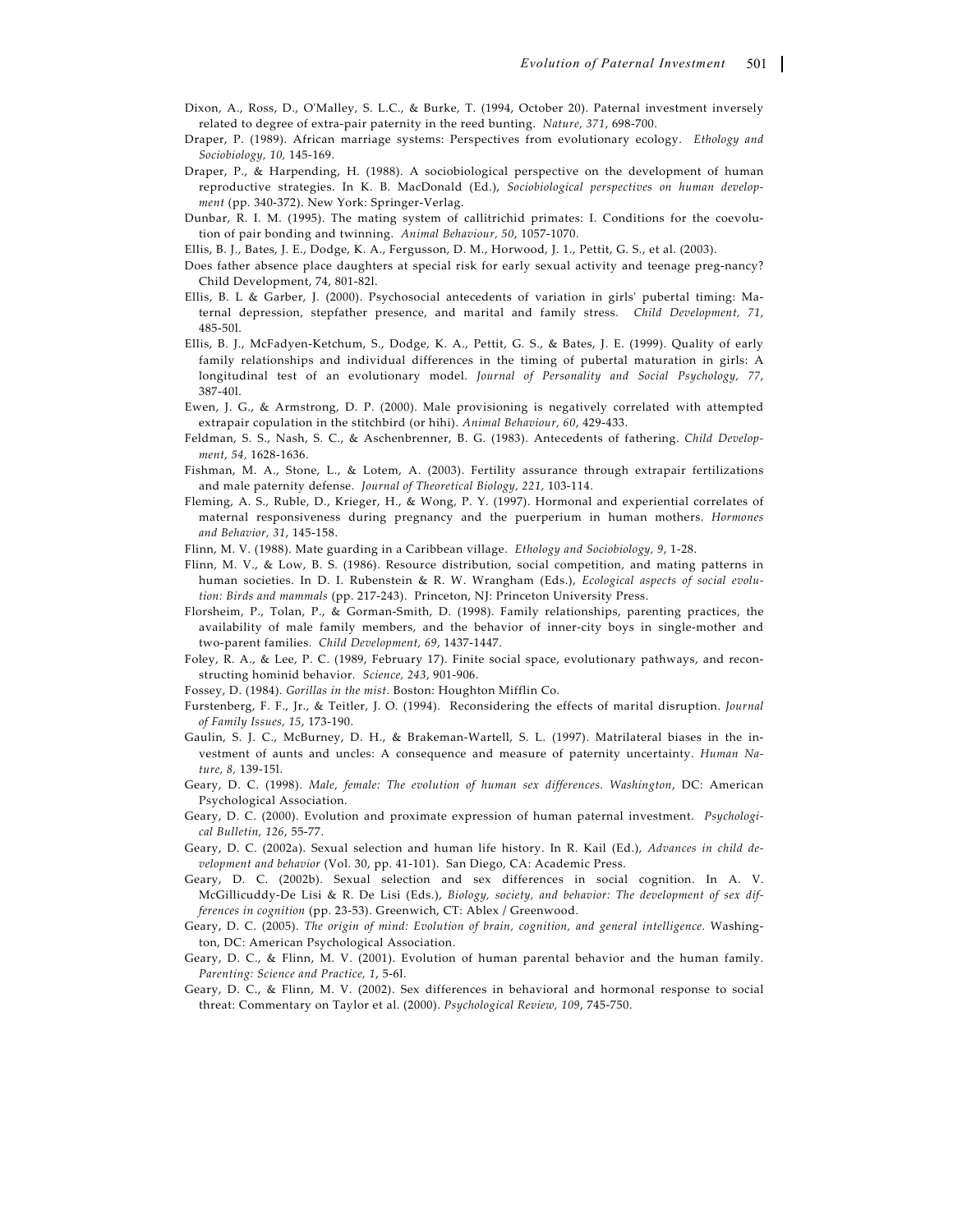- Geary, D. C., Vigil, J., & Byrd-Craven, J. (2004). Evolution of human mate choice. *Journal of Sex Research, 41*, 27-42.
- Goodall, J. (1986). *The chimpanzees of Gombe: Patterns of behavior*. Cambridge, MA: The Belknap Press. Gottman, J. M. (1998). Toward a process model of men in marriages and families. In A. Booth & A. C. Crouter (Eds.), *Men in families: When do they get involved? What difference does it make?*  (pp. 149-192). Mahwah, NJ: Erlbaum.
- Graziano, W. G., & Eisenberg, N. (1997). Agreeableness: A dimension of personality. In R. Hogan, J. Johnson, & S. Briggs (Eds.), *Handbook of personality psychology* (pp. 795-824). San Diego, CA: Academic Press.
- Guttentag, M., & Secord, P. (1983). Too many women? Beverly Hills, CA: Sage.
- Hager, R, & Johnstone, R A. (2003, January 30). The genetic basis of family conflict resolution in mice. *Nature, 421*, 533-535.
- Herlihy, D. (1965). Population, plague and social change in rural Pistoia, 1201-1430. *Economic History Review, 18*, 225-244.
- Hewlett, B. S. (1988). Sexual selection and paternal investment among Aka pygmies. In L. Betzig, M. Borgerhoff Mulder, & P. Turke (Eds.), *Human reproductive behaviour: A Darwinian perspective* (pp. 263-276). Cambridge, England: Cambridge University Press.
- Hill, K., & Hurtado, A. M. (1996). *Ache life history: The ecology and demography of a foraging people.* New York: Aldine de Gruyter.
- Howes, P., & Markman, H. J. (1989). Marital quality and child functioning: A longitudinal investigation*. Child Development, 60,* 1044-1051.
- Hurtado, A. M., & Hill, K. R (1992). Paternal effect on offspring survivorship among Ache and Hiwi hunter-gatherers: Implications for modeling pair-bond stability. In B. S. Hewlett (Ed.), *Father-child relations: Cultural and biosocial contexts* (pp. 31-55). New York: Aldine de Gruyter.
- Jockin, V., McGue, M., & Lykken, D. T. (1996). Personality and divorce: A genetic analysis. *Journal of Personality and Social Psychology, 71*, 288-299.
- Kaplan, H. S., Lancaster, J. B., & Anderson, K. G. (1998). Human parental investment and fertility: The life histories of men in Albuquerque. In A. Booth & A. C. Crouter (Eds.), *Men in families: When do they get involved? What difference does it make?* (pp. 55-109). Mahwah, NJ: Erlbaum.
- Kaplan, H. S., Lancaster, J. B., Bock, J. A., & Johnson, S. E. (1995). Does observed fertility maximize fitness among New Mexican men? A test of an optimality model and a new theory of parental investment in the embodied capital of offspring. *Human Nature, 6*, 325-360.
- Kempenaers, B., Lanctot, R B., & Robertson, R J. (1998). Certainty of paternity and paternal investment in eastern bluebirds and tree swallows. *Animal Behaviour, 55*, 845-860.
- Kenrick, D. T., & Keefe, R C. (1992). Age preferences in mates reflect sex differences in human reproductive strategies. *Behavioral and Brain Sciences, 15*, 75-133.
- Kerig, P. K., Cowan, P. A., & Cowan, C. P. (1993). Marital quality and gender differences in parentchild interaction. *Developmental Psychology, 29*, 931-939.
- Klindworth, H., & Voland, E. (1995). How did the Krummhorn elite males achieve above-average reproductive success? *Human Nature, 6*, 221-240.
- Kok, L., van Poppel, F., & Kruse, E. (1997). Mortality among illegitimate children in midnineteenth-century the Hague. In C. A. Corsini & P. P. Viazzo (Eds.), *The decline of infant and child mortality* (pp. 193-211). Hague, Netherlands: Martinus Nijhoff.
- Korpelainen, H. (2000). Fitness, reproduction and longevity among European aristocratic and rural Finnish families in the 1700s and 1800s. *Proceedings of the Royal Society of London. Series B, Biological Sciences, 267*, 1765-1770.
- Krebs, J. R, & Davies, N. B. (1993). *An introduction to behavioural ecology* (3rd ed.). Oxford, England: Blackwell Science Ltd.
- Lachman, M. E., & Weaver, S. L. (1998). The sense of control as a moderator of social class differences in health and well-being. *Journal of Personality and Social Psychology, 74*, 763-773.
- Lamb, M. E., & Elster, A. B. (1985). Adolescent mother-infant-father relationships. *Developmental Psychology, 21*, 768-773.
- Lancaster, J. B., & Lancaster, C. S. (1987). The watershed: Change in parental-investment and familyformation strategies in the course of human evolution. In J. B. Lancaster, J. Altmann, A. S. Rossi, & 1. R. Sherrod (Eds.), *Parenting across the life span: Biosocial dimensions* (pp. 187-205). New York: Aldine de Gruyter.
- Losoya, S. H., Callor, S., Rowe, D. C., & Goldsmith, H. H. (1997). Origins of familial similarity in parenting: A study of twins and adoptive siblings. *Developmental Psychology, 33*, 1012-1023.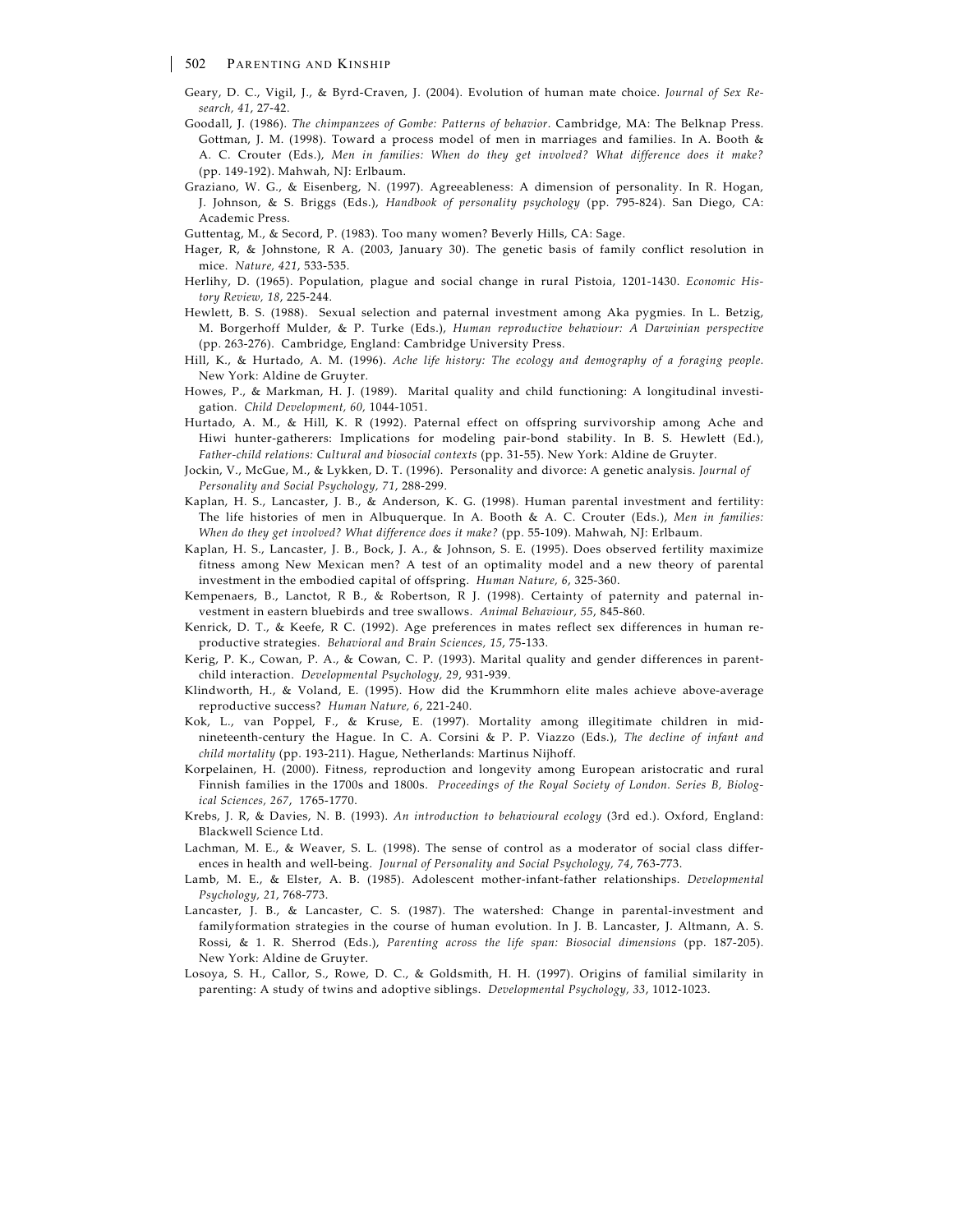Lovejoy, C. O. (1981). *The origin of man. Science, 211*, 341-350.

- Luster, T., & Okagaki, L. (1993). Multiple influences on parenting: Ecological and life-course perspectives. In T. Luster & L. Okagaki (Eds.), *Parenting: An ecological perspective* (pp. 227-250). Hillsdale, NJ: Erlbaum.
- MacDonald, K. (1992). Warmth as a developmental construct: An evolutionary analysis. *Child Development, 63*, 753-773.
- MacDonald, K. (1997). Life history theory and human reproductive behavior: Environmental/contextual influences and heritable variation. *Human Nature, 8*, 327-359.
- Marlowe, F. (2000). Paternal investment and the human mating system. *Behavioural Processes, 51,* 45-61.
- McBurney, D. H., Simon, J., Gaulin, S. J. c., & Geliebter, A. (2002). Matrilateral biases in the investment of aunts and uncles: Replication in a population presumed to have high paternity certainty. *Human Nature, 13*, 391-402.
- McCue, M., & Lykken, D. T. (1992). Genetic influence on risk of divorce. *Psychological Science, 3*, 368- 373.
- Miller, L.C., & Fishkin, S. A. (1997). On the dynamics of human bonding and reproductive success: Seeking windows on the adapted-for-human-environmental interface. In J. A. Simpson & D. T. Kenrick (Eds.), *Evolutionary social psychology* (pp. 197-235). Mahwah, NJ: Erlbaum.
- Mock, D. W., & Fujioka, M. (1990). Monogamy and long-term pair bonding in vertebrates. *Trends in Ecology and Evolution, 5*, 39-43.
- Møller, A. P. (2000). Male parental care, female reproductive success, and extrapair paternity. *Behavioral Ecology, 11*, 161-168.
- Møller, A. P., & Cuervo, J. J. (2000). The evolution of paternity and paternal care. *Behavioral Ecology, 11,* 472-485.
- Møller, A. P., & Tegelström, H. (1997). Extra-pair paternity and tail ornamentation in the barn swallow *Hirundo rustica*. *Behavioral Ecology and Sociobiology, 41*, 353-360.
- Moore, A. L , Wolf, J. B., Brodie, E. D.,III (1998). The influence of direct and indirect genetic effects on the evolution of behavior: Social and sexual selection meet maternal effects. In T. A. Mousseau & C. W. Fox (Eds.), *Maternal effects as adaptations* (pp. 22-41). New York: Oxford University Press.
- Morrison, A. S., Kirshner, J., & Molho, A. (1977). Life cycle events in 15th century Florence: Records of the *Monte Delle Doti*. *American Journal of Epidemiology, 106*, 487-492.
- Neff, B. D. (2003, April 17). Decisions about parental care in response to perceived paternity. *Nature, 422*, 716-719.
- Neff, B. D., & Sherman, P. W. (2002). Decision making and recognition mechanisms. *Proceedings of the Royal Society of London. Series B*, *Biological Sciences, 269*, 1435-1441.
- Oliver, M. B., & Hyde, J. S. (1993). Gender differences in sexuality: A meta-analysis. *Psychological Bulletin, 114*, 29-51.
- Parke, R. D. (1995). Fathers and families. In M. H. Bornstein (Ed.), *Handbook of parenting: Vol. 3. Status and social conditions of parenting* (pp. 27-63). Mahwah, NJ: Erlbaum.
- Parke, R. D., & Buriel, R. (1998). Socialization in the family: Ethnic and ecological perspectives. In W. Damon & E. Eisenberg (Eds.), *Handbook of children psychology* (5th ed., Vol. 3, pp. 463-552). New York: Wiley.
- Pedersen, F. A. (1991). Secular trends in human sex ratios: Their influence on individual and family behavior. *Human Nature, 2*, 271-291.
- Perrone, M., Jr., & Zaret, T. M. (1979). Parental care patterns of fishes. *American Naturalist, 113*, 351-361.
- Perusse, D. (1993). Cultural and reproductive success in industrialized societies: Testing the relationship at the proximate and ultimate levels. *Behavioral and Brain Sciences, 16*, 267-322.
- Perusse, D., Neale, M. C., Heath, A. C., & Eaves, L. J. (1994). Human parental behavior: Evidence for genetic influence and potential implication for gene-culture transmission. *Behavior Genetics, 24,* 327-335.
- Peterson, C., Seligman, M. E. P., Yurko, K. H., Martin, L. R., & Friedman, H. S. (1998). Catastrophizing and untimely death. *Psychological Science, 9*, 127-130.
- Pleck, J. H. (1997). Paternal involvement: Levels, sources, and consequences. In M. E. Lamb (Ed.), *The role of the father in child development* (3rd ed., pp. 66-103). New York: Wiley.
- Post, J. D. (1985). *Food shortage, climatic variation, and epidemic disease in preindustrial Europe: The mortality peak in the early 1740s.* Ithaca, NY: Cornell University Press.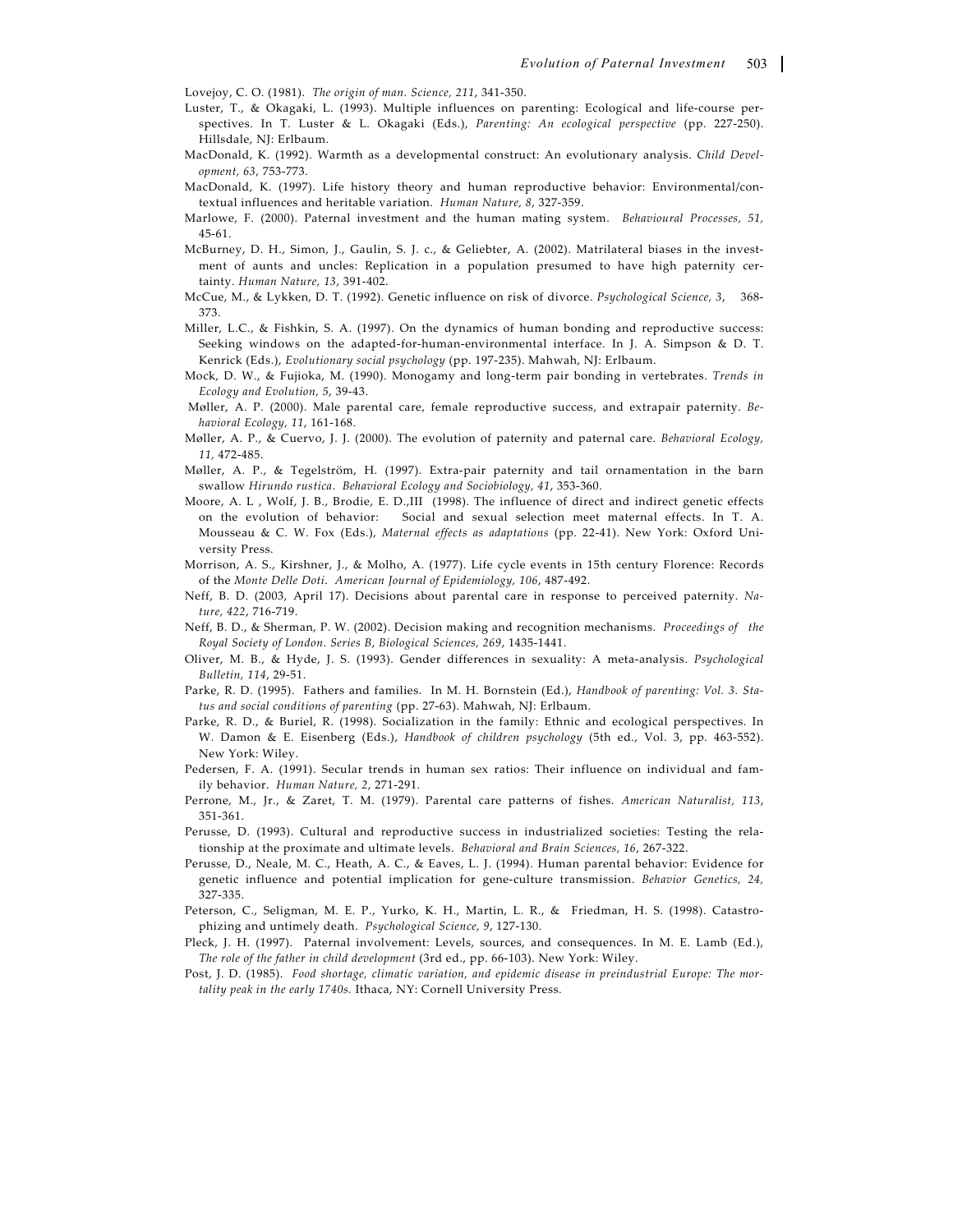- Potthoff, R. F., & Whittinghill, M. (1965). Maximum-likelihood estimation of the proportion of nonpaternity. *American Journal of Human Genetics, 17*, 480-494.
- Qvarnström, A., & Price, T. D. (2001). Maternal effects, paternal effects and sexual selection. *Trends in Ecology and Evolution, 16,* 95-100.
- Reid, A. (1997). Locality or class? Spatial and social differentials in infant and child mortality in England and Wales, 1895-1911. In C. A. Corsini & P. P. Viazzo (Eds.), *The decline of infant and child mortality* (pp. 129-154). Hague, Netherlands: Martinus Nijhoff.

Reid, A. (1998). *Class in Britain*. Cambridge, Great Britain: Polity Press.

- Reiss, D. (1995). Genetic influences on family systems: Implications for development. *Journal of Marriage and the Family, 57*, 543-560.
- Reynolds, J. D., & Szekely, T. (1997). The evolution of parental care in shorebirds: Life histories, ecology, and sexual selection. *Behavioral Ecology, 8*, 126-134.
- Richner, H., Christe, P., & Oppliger, A. (1995). Paternal investment affects prevalence of malaria. *Proceedings of the National Academy of Sciences USA, 92*, 1192-1194.
- Robbins, M. M. (1996). Male-male interactions in heterosexual and all-male wild mountain gorilla groups. *Ethology, 102*, 942-965.
- Rohwer, S., Herron, J. C., & Daly, M. (1999). Stepparental behavior as mating effort in birds and other animals. *Evolution and Human Behavior, 20*, 367-390.
- Rollet, C. (1997). Childhood mortality in high-risk groups: Some methodological reflections based on French experience. In C. A. Corsini & P. P. Viazzo (Eds.), *The decline of infant and child mortality* (pp. 213-225). Hague, Netherlands: Martinus Nijhoff.
- Rowe, D. C. (2002). What twin and adoption studies reveal about parenting. In J. G. Borkowski, S. L. Ramey, & M. Bristol-Power (Eds.), *Parenting and the childʹs world: Influences on academic, intellectual, and social-emotional development* (pp. 21-34). Mahwah, NJ: Erlbaum.
- Sasse, G., Muller, H., Chakraborty, R, & Ott, J. (1994). Estimating the frequency of nonpaternity in Switzerland. *Human Heredity, 44*, 337-343.
- Savalli, U. M., & Fox, C. W. (1998). Genetic variation in paternal investment in a seed beetle. *Animal Behaviour, 56*, 953-961.
- Scarr, S., & McCarthy, K. (1983). How people make their own environments: A theory of genotype → environment effects. Child Development, 54, 424-435.
- Schneider, J. S., Stone, M. K., Wynne-Edwards, K. E., Horton, T. H., Lydon, J., O'Malley, B., et al. (2003). Progesterone receptors mediate male aggression toward infants. *Proceedings of the National Academy of Sciences USA, 100,* 2951-2956.
- Schultz, H. (1991). Social differences in mortality in the eighteenth century: An analysis of Berlin church registers. *International Review of Social History, 36*, 232-248.
- Sheldon, B. C., Räsänen, K., & Dias, P. C. (1997). Certainty of paternity and paternal effort in the collared flycatcher. *Behavioral Ecology, 8*, 421-428.
- Smuts, B., & Gubernick, D. J. (1992). Male-infant relationships in nonhuman primates: Paternal investment or mating effort. In B. S. Hewlett (Ed.), *Father-child relations: Cultural and biosocial contexts* (pp. 1-30). New York: Aldine de Gruyter.
- Stallings, J., Fleming, A. S., Corter, C., Worthman, C., & Steiner, M. (2001). The effects of infant cries and odors on sympathy, cortisol, and autonomic responses in new mothers and nonpostpartum women. *Parenting: Science and Practice, 1*, 71-100.
- Stewart, K. J., & Harcourt, A. H. (1987). Gorillas: Variation in female relationships. In B. B. Smuts, D. L. Cheney, R M. Seyfarth, R. W. Wrangham, & T. T. Struhsaker (Eds.), *Primate societies*  (pp. 155-164). Chicago: The University of Chicago Press.
- Storey, A. E., Walsh, C. J., Quinton, R L., & Wynne-Edwards, K. E. (2000). Hormonal correlates of paternal responsiveness in new and expectant fathers. *Evolution and Human Behavior, 21*, 79-95.
- Taylor, A. B. (1997). Relative growth, ontogeny, and sexual dimorphism in Gorilla (*Gorilla gorilla gorilla and G. g. beringei)*: Evolutionary and ecological considerations. *American Journal of Primatoogy, 43,* 1-31.
- Taylor, S. E., Klein, L. C., Lewis, B. P., Gruenewald, T. L., Gurung, R A. R, & Updegraff, J. A. 2000). Biobehavioral responses to stress in females: Tend-and-befriend, not fight-or-flight. *Psychological Review, 107*, 411-429.
- Thornhill, R (1976). Sexual selection and paternal investment in insects. *American Naturalist, 110*, 153-163.
- Trivers, R L. (1972). Parental investment and sexual selection. In B. Campbell (Ed.), *Sexual selection and the descent of man 1871-1971*(pp. 136-179). Chicago: Aldine Publishing.